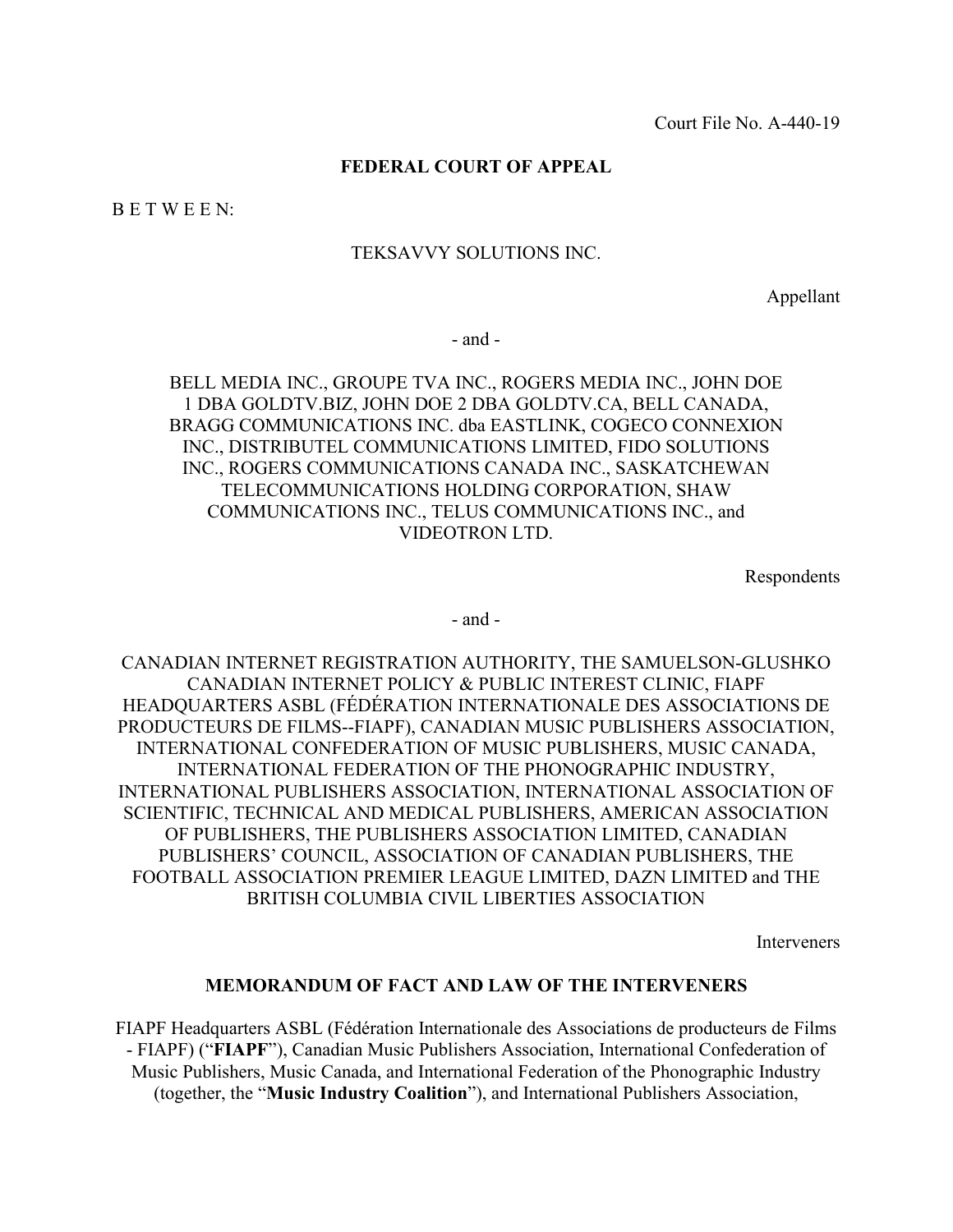International Association of Scientific, Technical and Medical Publishers, American Association of Publishers, The Publishers Association Limited, Canadian Publishers' Council, Association of Canadian Publishers, The Football Association Premier League Limited and Dazn Limited (together, the "**Publishers and Sports League Coalition**")

# **CASSELS BROCK & BLACKWELL LLP**

2100 Scotia Plaza 40 King Street West Toronto, ON, M5H 3C2

Casey M. Chisick Eric Mayzel Tel: 416.869.5403 Fax: 416.644.9326 *cchisick@cassels.com emayzel@cassels.com*

Solicitors for the Interveners, Canadian Music Publishers Association, International Confederation of Music Publishers, Music Canada, and International Federation of the Phonographic Industry

## **MACKENZIE BARRISTERS P.C.** 120 Adelaide Street West,

Suite 2100 Toronto ON M5H 1T1

Gavin MacKenzie Brooke MacKenzie Tel: 416.304.9293 Fax: 416.304.9296 *gavin@mackenziebarristers.com brooke@mackenziebarristers.com*

Solicitors for the Intervener, FIAPF Headquarters ASBL (Fédération Internationale des Associations de Producteurs de Films – FIAPF)

# **MCCARTHY TETRAULT LLP**

66 Wellington Street W. Suite 5300 TD Bank Tower, Toronto, ON M5K 1E6

Barry Sookman Steven Mason Dan Glover Joanna Nairn Tel: 416.362.1812 Fax: 416.868.0673 *bsookman@mccarthy.ca smason@mccarthy.ca dglover@mccarthy.ca jnairn@mccarthy.ca* 

Solicitors for the Interveners, International Publishers Association, International Association of Scientific, Technical and Medical Publishers, American Association of Publishers, The Publishers Association Limited, Canadian Publishers' Council, Association of Canadian Publishers, The Football Association Premier League Limited, and DAZN Limited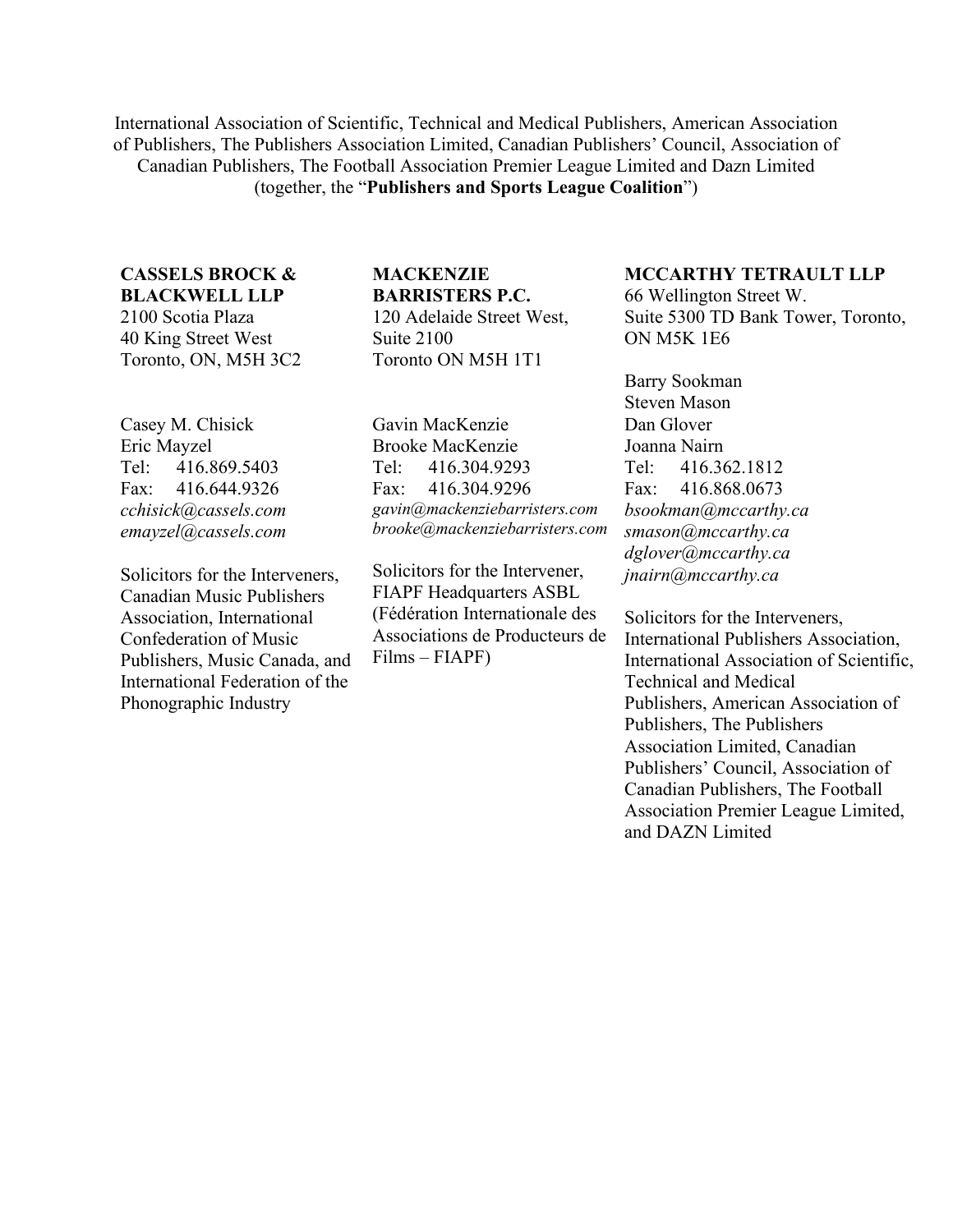# TO: **CONWAY BAXTER WILSON LLP**

400-401 Roosevelt Avenue Ottawa, ON, K2A 3X9

Colin Baxter cbaxter@conway.pro Julie Mouris jmouris@conway.pro

Tel: 613.288.0149 Fax: 613.688.0271

Solicitors for the Appellant

## AND TO: **SMART & BIGGAR/FETHERSTONHAUGH**

1000 De La Gauchetière Street West Suite 3300 Montréal, PQ, H3B 4W5

Francois Guay fguay@smart-biggar.ca Guillaume Lavoie Ste-Marie Glavoiestemarie@smart-biggar.ca Olivier Jean-Levesque ojean-levesque@smart-biggar.ca

Tel: 514.954.1500 Fax: 514.954.1396 Solicitors for the Respondents, Bell Media Inc., Groupe TVA Inc., Rogers Media Inc., Bell Canada, Fido Solutions Inc., Rogers Communications Canada Inc. and Videotron Ltd

# AND TO: **STEWART MCKELVEY**

Lawyers Purdy's Wharf Tower One 900-1959 Upper Water Street Halifax, NB, B3J 3N2

Nancy Rubin Tel: 902.420.3200 Fax: 902.420.1417 nrubin@stewartmckelvey.com

Solicitors for the Respondent, Bragg Communications Inc. dba Eastlink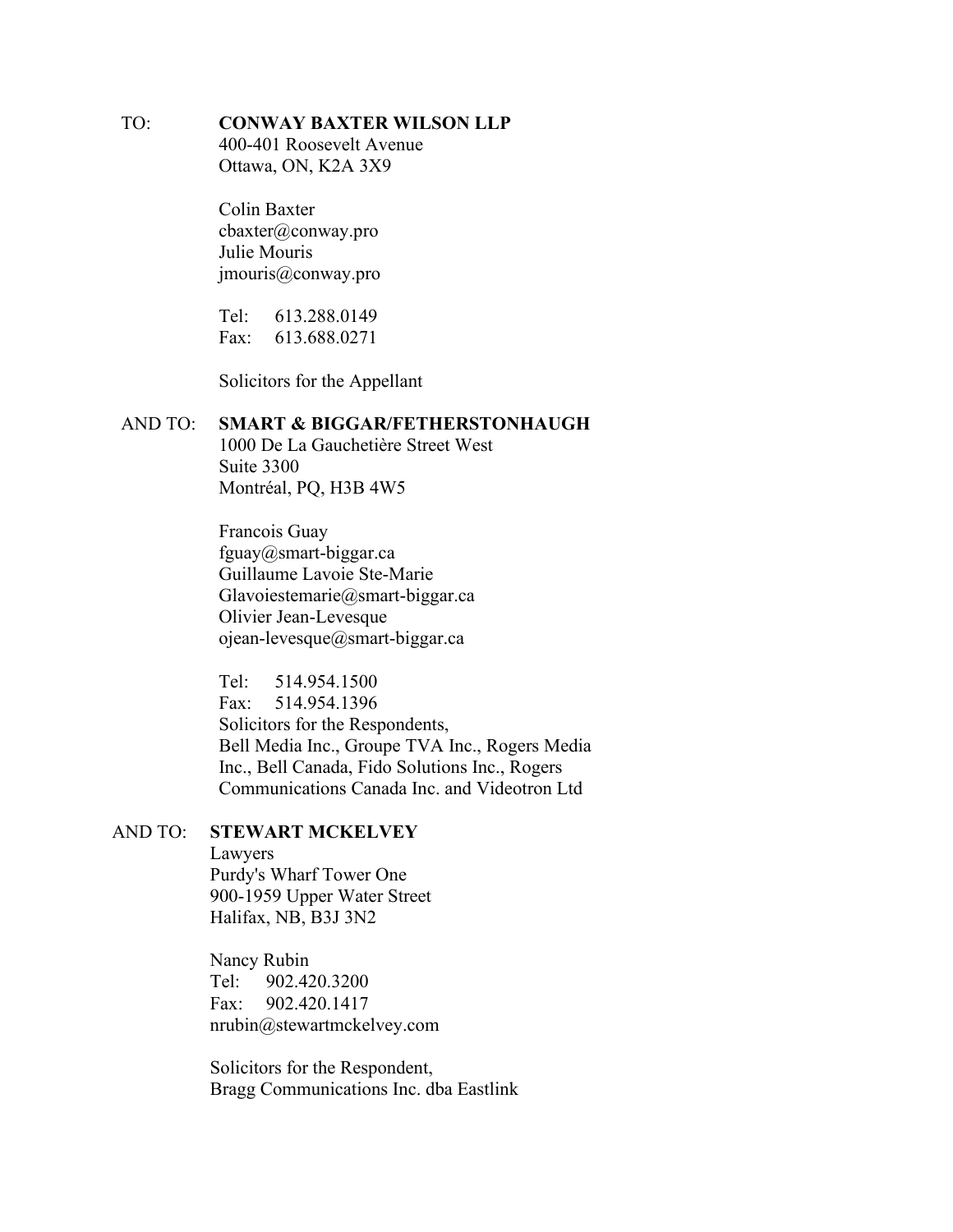# AND TO: **COGECO CONNEXION INC.**

1700-5 Place Ville-Marie Montreal, PQ, B3J 3N2

Attention: Bianca Sgambetterra bianca.sgambetterra@cogeco.com

Respondent

# AND TO: **AIRD & BERLIS LLP**

Barristers and Solicitors Brookfield Place 181 Bay Street, Suite 1800 P.O. Box 754 Toronto, ON, M5J 2T9

Timothy Lowman tlowman@airdberlis.com Stephen Zolf szolf@airdberlis.com

Tel: 416.863.1500 Fax: 416.863.1515

Solicitors for the Respondents, Distributel Communications Limited

# AND TO: **SASKATCHEWAN TELECOMMUNICATIONS HOLDING CORPORATION**

2121 Saskatchewan Drive Regina, SK, S4P 3Y2

Attention: John Meldrum john.meldrum@sasktel.com

Respondent

## AND TO: **SHAW COMMUNICATIONS INC.** 40-1400 Elgin Street Ottawa, ON, K1P 5K6

Attention: Cynthia Rathwall cynthia.rathwell@sjrb.ca

Respondent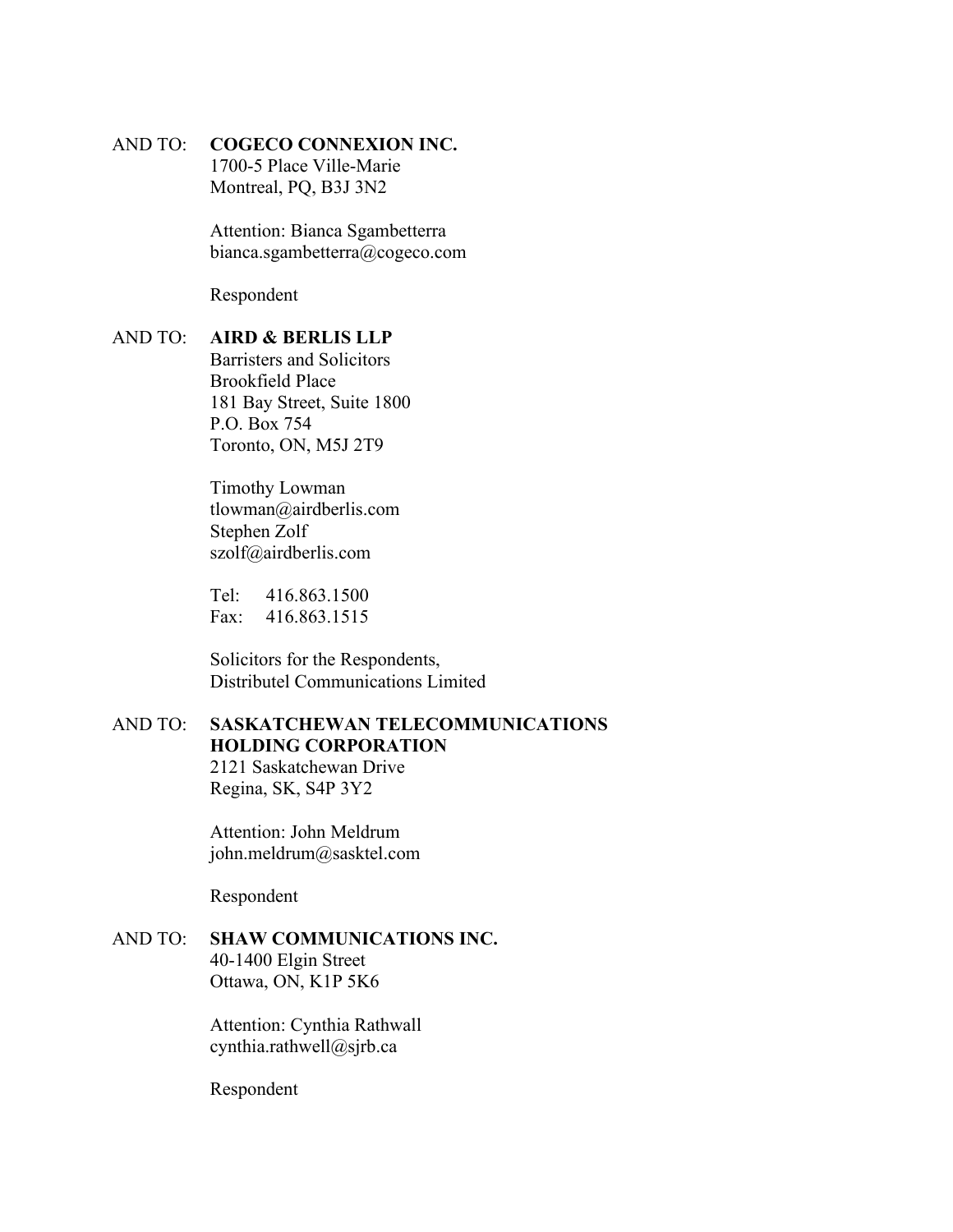## AND TO: **OSLER HOSKIN & HARCOURT LLP**

Barristers and Solicitors 100 King Street West 1 First Canadian Place, Suite 6200 P.O. Box 50 Toronto ON M5X 1B8

Christopher Naudie cnaudie@osler.com Sydney Young seyoung@osler.com

Tel: (416) 362-2111 Fax: (416) 862-6666

Solicitors for the Respondent, Telus Communications Inc.

# AND TO: **CAZA SAIKLAEY SRL/LLP**

#250-220 Laurier Avenue West Ottawa, ON K1P 5Z9

Alyssa Tomkins atomkins@plaideurs.ca James Plotkin jplotkin@plaideurs.ca Tel: (613) 565-2292 Fax: (613) 565-2087

Solicitors for the Intervener, Samuelson-Glushko Canadian Internet Policy & Public Interest Clinic

# AND TO: **SAMUELSON-GLUSHKO CANADIAN INTERNET POLICY & PUBLIC INTEREST CLINIC (CIPPIC)**

University of Ottawa, Faculty of Law, Common Law Section 57 Louis Pasteur Street Ottawa, ON, K1N 6N5

Tamir Israel tisrael@cippic.ca Tel: (613) 562-5800 ext 2914 Fax: (613) 562-5417 Solicitors for the Intervener, Samuelson-Glushko Canadian Internet Policy & Public Interest Clinic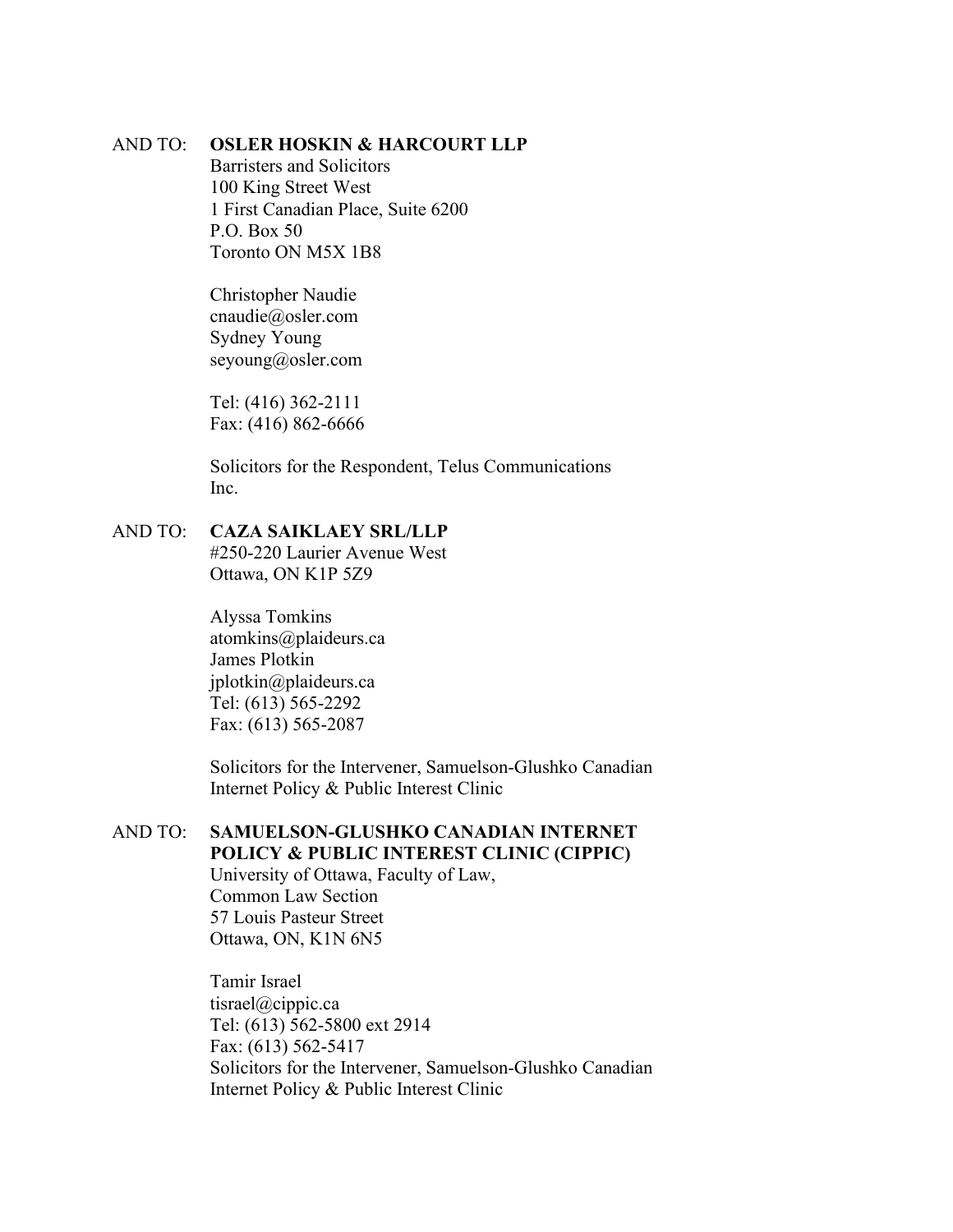## AND TO: **JEREMY DE BEER PROFESSIONAL CORPORATION**

470 Brierwood Avenue, Ottawa, ON, K2A 2H3

Jeremy de Beer Jeremy@JeremydeBeer.ca Tel: (613) 263-9081

# **32M LAW PROFESSIONAL CORPORATION**

395 Montrose Ave., Toronto, ON, M6G 3H2

Bram Abramson bda@bazu.org Tel: (647) 680-8354 Bram Abramson

Solicitors for the Intervener, Canadian Internet Registration Authority

# AND TO: **BRITISH COLUMBIA CIVIL LIBERTIES**

**ASSOCIATION**

306 – 268 Keefer Street Vancouver, BC V6A 1X5

Emily Lapper emily@bccla.org Tel: (778) 370-5655 Fax: (604) 687-3045

Solicitors for the Intervener, British Columbia Civil Liberties Association

### AND TO: **GIB VAN ERT LAW** 148 Third Ave

Ottawa, ON K1S 2K1

Gib van Ert gib@gibvanertlaw.com Tel: (613) 408-4297 Fax: (613) 651-0304

Solicitors for the Intervener, British Columbia Civil Liberties Association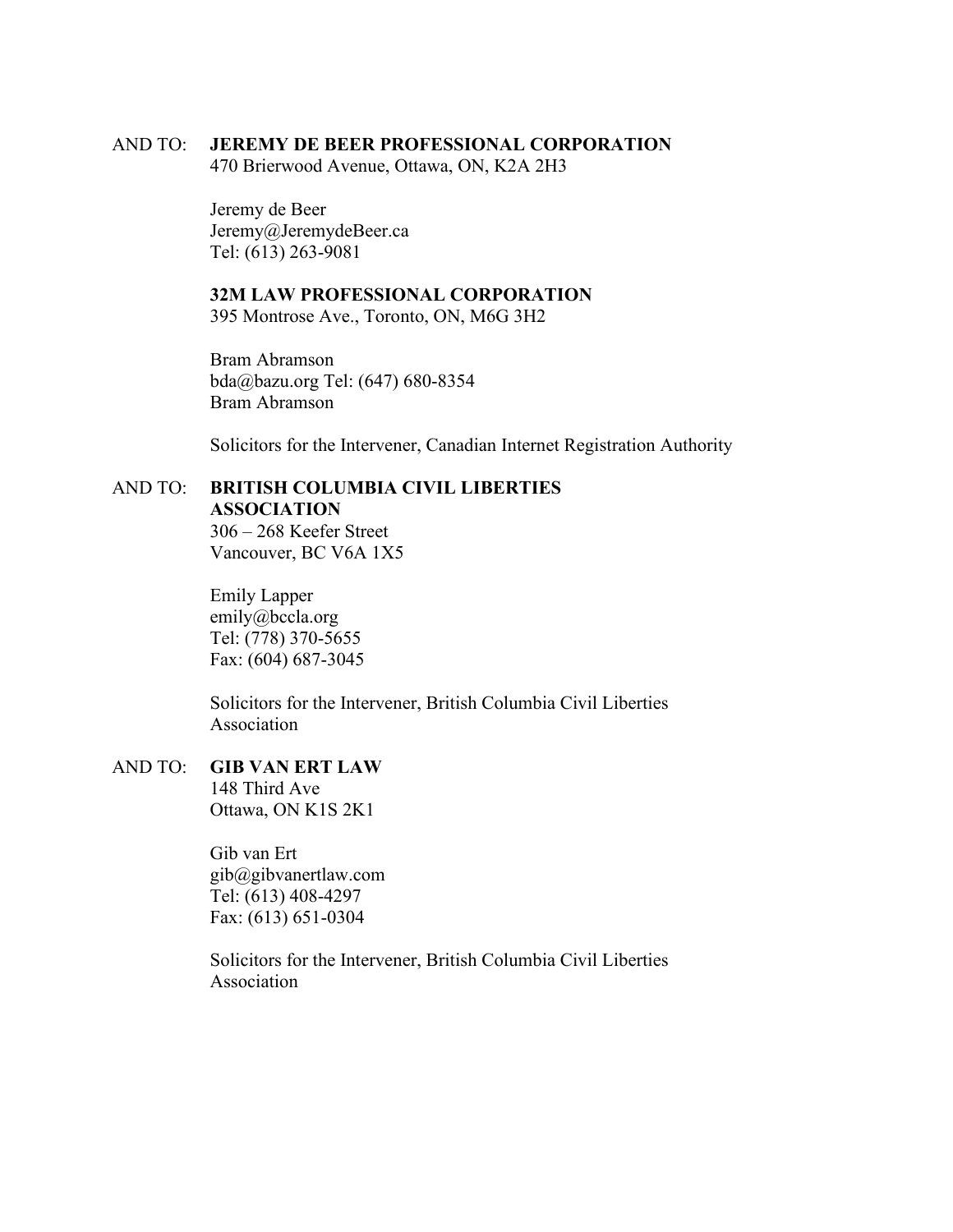# **TABLE OF CONTENTS**

| Ι.   |                                                                              |                                                                        |  |
|------|------------------------------------------------------------------------------|------------------------------------------------------------------------|--|
| П.   |                                                                              |                                                                        |  |
|      | (A)                                                                          | Blocking Orders Are Consistent with International Treaty Obligations 3 |  |
|      | (B)                                                                          |                                                                        |  |
|      | (C)                                                                          |                                                                        |  |
| III. |                                                                              |                                                                        |  |
| IV.  |                                                                              |                                                                        |  |
| V.   | International Factors are Properly Considered In Determining the "Balance of |                                                                        |  |
| VI.  |                                                                              |                                                                        |  |
| VII. |                                                                              |                                                                        |  |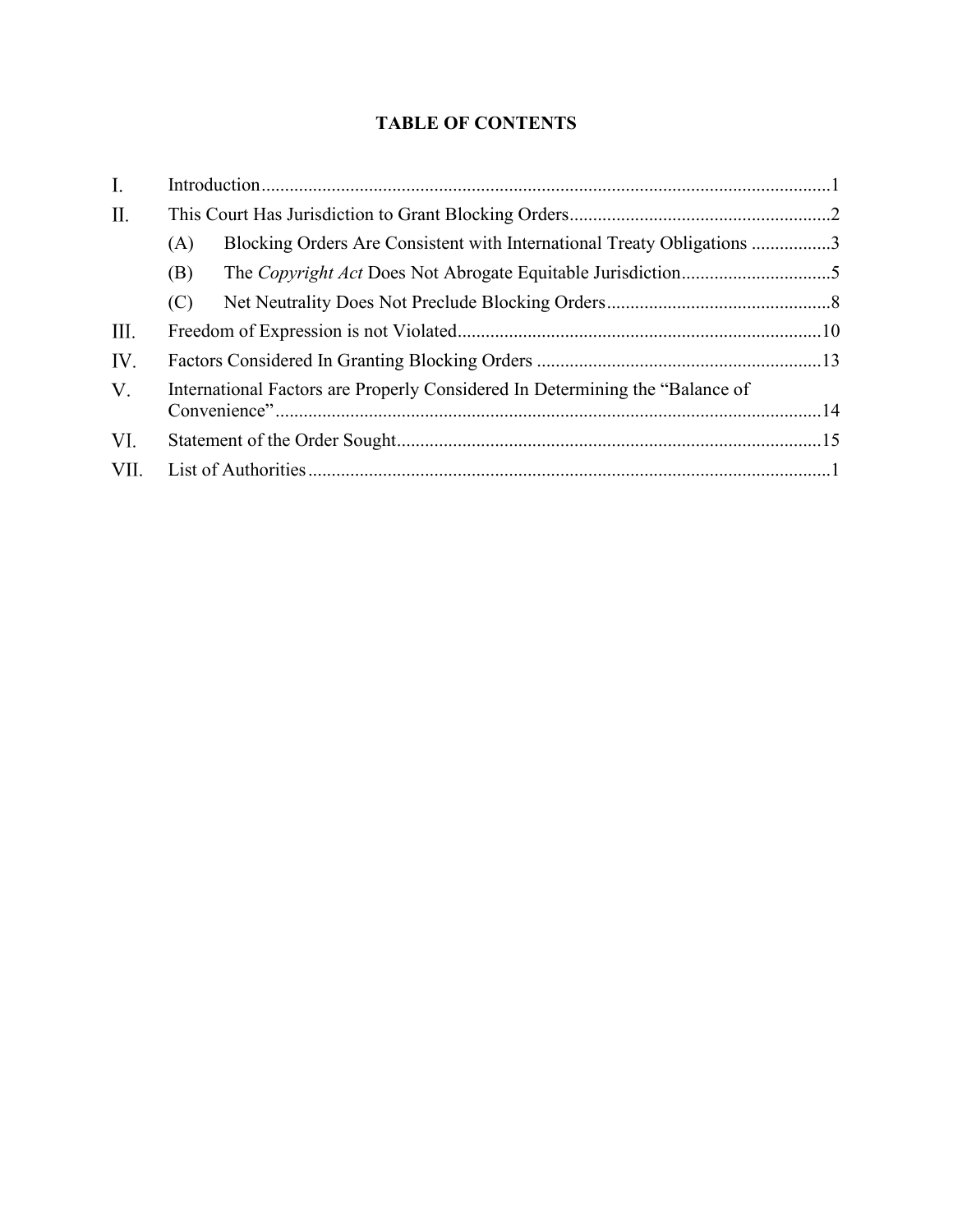### <span id="page-7-0"></span>L. **INTRODUCTION**

1. The Internet is frequently the home of all manner of illegal activity, including the mass dissemination of infringing copyrighted material. Offenders operate under cloaks of anonymity, operating download and streaming sites and servers typically from outside Canada, flouting court orders, and undermining the rule of law. Voluntary takedown requests are ignored or deteriorate into a futile game of whack-a-mole. Claimants have few if any direct means of enforcing court orders against such offenders. Blocking orders to be implemented by Internet service providers ("ISPs") are one of the only means available to disrupt these and other illegal business models.<sup>[1](#page-7-3)</sup>

<span id="page-7-1"></span>2. At least 42 countries have adopted and implemented blocking orders directed at ISPs.[2](#page-7-4) Blocking orders have been granted to protect musical works and sound recordings,<sup>[3](#page-7-5)</sup> movies and television productions,<sup>[4](#page-7-6)</sup> books, scientific and medical

*RettighedsAlliancen v Telenor A/S,* Denmark, Court of Frederiksberg (Jul. 4, 2018)

<span id="page-7-7"></span><span id="page-7-3"></span><span id="page-7-2"></span><sup>1</sup> Jo Oliver and Elena Blobel, "Website Blocking Injunctions — A Decade of Development", in Jacques de Werra (Ed et asl, Droit d'auteur 4.0, Schulthess Verlag (2018) [*Oliver Website Blocking Injunctions*], Australia Explanatory Memorandum to the *Copyright Amendment (Online Infringement) Bill 2015*; Barry Sookman, *Sookman: Computer, Internet and Electronic Commerce Law* (Thomson Reuters, 2020) at  $\S$  $3.7(x)(ii)(F)(i)$ , 11.8(c)(i) [Sookman].

<span id="page-7-4"></span> $2$  Or are legally obligated to adopt and implement such orders. The Interveners refer herein to numerous international authorities including (official and unofficial) translations thereof. See also Sookman*, supra* fn [1](#page-7-1) at § 3.7(x)(ii)(F)(i); Nigel Cory, *How Website Blocking Curbing Digital Piracy Without "Breaking the Internet"* (Information Technology & Innovation Foundation, August 2016); Nigel Cory, *The Normalization of Website Blocking Around the World in the Fight Against Piracy Online* (Information Technology & Innovation Foundation, June 2018); *Oliver Website Blocking Injunctions, supra* fn [1.](#page-7-1) <sup>3</sup> *Dramatico Entertainment Limited v British Sky Broadcasting Ltd*, [2012] EWHC 1152 (Ch) (May 2, 2012); *Australasian Performing Right Association Ltd v Telstra Corporation* [2019] FCA 751, Federal

<span id="page-7-5"></span>Court of Australia (Apr. 3, 2019); *LSG - Wahrnehmung von Leistungsschutzrechten GmbH v T-Mobile Austria GmbH*, Case No. 4 Ob 121/17y, Austria, Supreme Court (Oct. 24, 2017) [*LSG*];

<sup>[</sup>*RettighedsAlliancen*]; *IFPI et al v Anvia Oyj*, Finland, Market Court (Apr. 29, 2016) [*IFPI Finland*]; *SCPP v. Orange et al*, No. RG 19/07936, France, H.C. of Paris (Oct. 17, 2019) [*SCPP 2019*]; *SCPP v Orange S.A. et al*., Case No. RG: 16/05527, France, H.C. of Paris (Jul. 7, 2016); *STEF - Samband tónskálda og eigenda flutningsréttar v Fjarskiptum hf*., Case No. K-8/2013, Iceland, District Court of Reykjavik (Oct. 14, 2014) [*PRS Iceland*]; *Ziggo BV et al. v Stichting Brein*, Case No. 200.243.005/01, Netherlands, Amsterdam Court of Appeal, (June 2, 2020) [*Ziggo Appeal*].

<span id="page-7-6"></span><sup>4</sup> See, *e.g.*, *Roadshow Films Pty Ltd. & Ors. v Telstra Corporation Ltd. & Ors,* NSD 239 of 2016, Federal Court of Australia (Dec. 16, 2016) [*Roadshow* (2016)]; *Roadshow Films Pty Ltd. & Ors. v Telstra Corporation Ltd.*, [2020] FCA 507 (Federal Court of Australia) [*Roadshow* (2020)]; *UPC Telekabel Wien GmbH v Constantin Film*, Case No. C‑314/12, Court of Justice of the EU (Mar. 27, 2014) [*UPC Telekabel*]; *LSG, supra* f[n 3;](#page-7-2) *Paramount Home Entertainment International Ltd v British Sky Broadcasting Ltd,* [2013] EWHC 3479 (Ch); *Judgment No. 909 FS-P+B+R+I*, France, Cour de Cassation République Française (July 6, 2017) [*Allostreaming*]; *UTV Software Communications Ltd v 1337X.TO*, *CS (COMM) 724/2019*, India, Delhi H.C. (April 10, 2019) [*UTV Software*]; *Warner Bros Entertainment Inc v Skymovies.live & Ors, CS (COMM) 409/2019*, India, Delhi H.C. (August 5, 2019);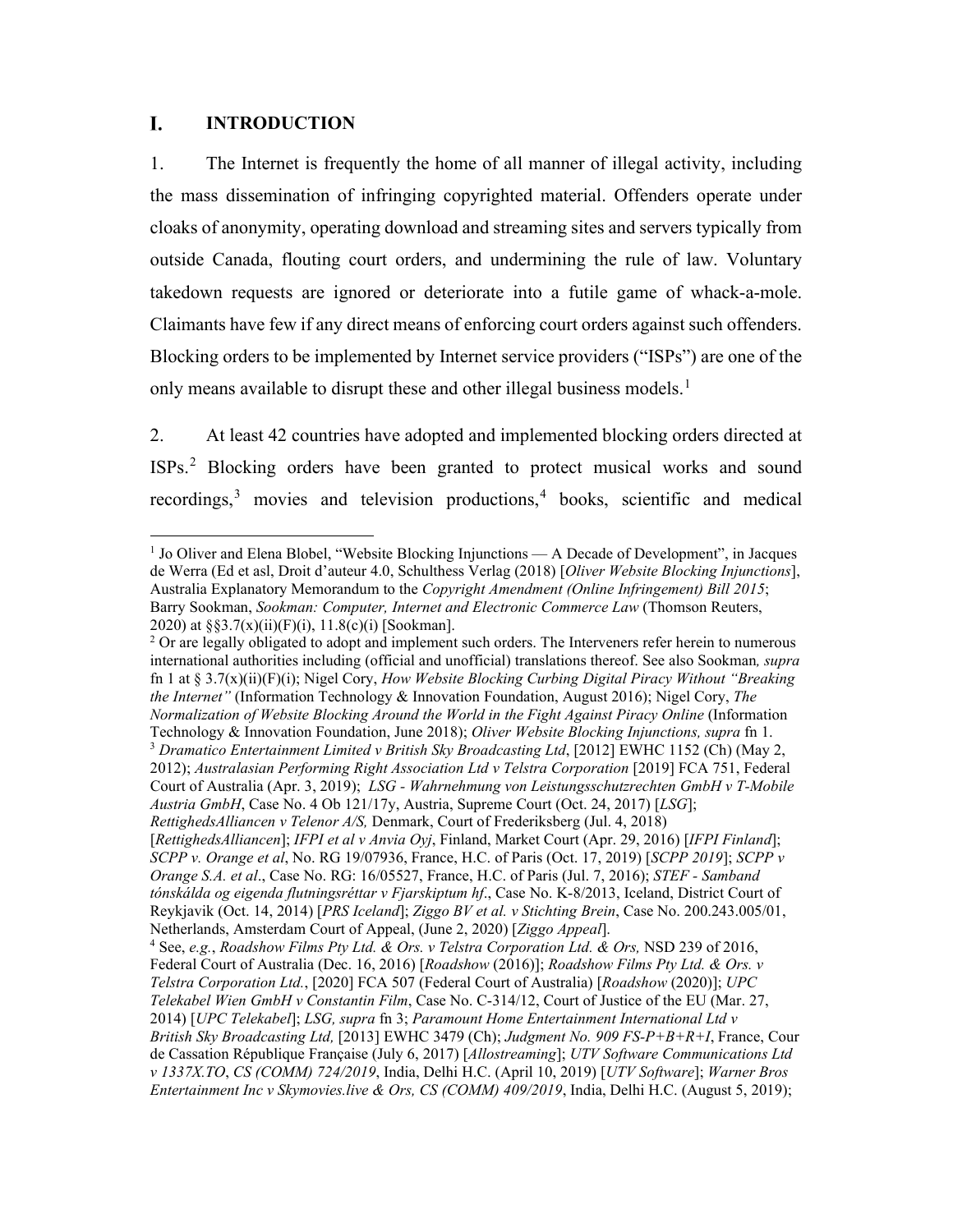<span id="page-8-7"></span><span id="page-8-1"></span>publications, [5](#page-8-2) and broadcasts and cinematographic and artistic productions of sporting events such as soccer (English football) matches.<sup>[6](#page-8-3)</sup>

3. In recognition of the challenges of combatting pirate operators, courts have issued orders requiring ISPs to block access to websites (such as The Pirate Bay, FirstRow, and other forms of illegal services including streaming sites, stream-ripping sites and cyberlockers).<sup>[7](#page-8-4)</sup> More recently they require ISPs to block computer servers that are used to stream or offer infringing content for downloading or to deliver unauthorized live streams. The orders frequently include "dynamic" or site-specific blocking orders which permit blocked online locations to be updated without requiring additional court orders to address circumvention actions by pirate operators. These latter orders have been used in some jurisdictions because, among other things, users are increasingly turning to unauthorized IPTV set-top boxes, apps and services to access infringing streams, rather than just freely accessible "linking" websites running on computers.<sup>[8](#page-8-5)</sup>

### <span id="page-8-6"></span><span id="page-8-0"></span>II. **THIS COURT HAS JURISDICTION TO GRANT BLOCKING ORDERS**

4. The *Federal Courts Act* expressly confirms this Court's equitable jurisdiction and specifically its power to grant an injunction "in all cases in which it appears to the

<span id="page-8-3"></span><span id="page-8-2"></span>*Twentieth Century Fox Film Corporation et al v Eircom et al,* 2018 No. 6 COM, Ireland, H.C. of Dublin, Commercial (Jan. 15, 2018); *Civil Case No e3K-3-236-969/2019*, Lithuania, Supreme Court (July 4, 2019); *Disney Enterprises, Inc v M1 Ltd*, [2018] SGHC 206, H.C. of Singapore (Sept. 19, 2018); *Columbia Pictures Industries v Telefonica Espana et al*, Case No. 15/2018, Spain, Commercial Court No. 6 of Barcelona (Jan. 29, 2018) [*Columbia*]; *Telia Sverige AB v AB Svensk Filmindustri*, Case No. PMT 13399-19, Sweden, Patent and Market Court of Appeal (June 26, 2020) [*Telia*]. <sup>5</sup> *Elsevier B.V. v Banhhof AB*, Sweden, Stockholm Patent and Markets Court (Dec. 6, 2019) [*Banhhof*]; *Elsevier Inc et al v S.C.R.L. Societie Intercommunale Pour La Fiffusion De La Television,* Belgium, Brussels Company Court (Nov. 13, 2019)**;** *Telecom Control Commission Order*, Germany (Oct. 25, 2019; Nov. 13, 2019); *Bloomsbury Publishing PLC et al v BTT*, United Kingdom H.C. (May 19, 2015). 6 *Football Association Premier League Ltd (FAPL) v British Sky Broadcasting Ltd,* [2013] EWHC 2058 (Ch); *FAPL. v British Telecommunications plc,* [2017] EWHC 480 (Ch.) [*FAPL v BT I*]; *FAPL v British Telecommunications plc,* [2017] EWHC 1877 (Ch); *FAPL v British Telecommunications Plc & Ors,*  [2018] EWHC 1828 (Ch) (July 18, 2018); *FAPL. v. Get AS,* Case No. 18-039103TVI-OTIR/02, Norway, Oslo District Court [*Get AS*]; *FAPL. v. M1 Ltd,* Case No. HC/OS 211/2020, H.C. of Singapore; *Signbet PTE Ltd v M1 Limited,* Case No. HC/OS 1152/2018, H.C. of Singapore (Nov. 7, 2018); *La Liga Nacional de Futbol Professional v Telenor A/S,* Denmark, Court of Frederiksberg (April 15, 2019) [*La Liga v Telenor*]; *FAPL v M1 Limited & Ors*, Case No. HC-OS 331-2019, H.C. of Singapore (April 9, 2019); *Telefonica Audiovisual Digital, S.L.U.V. Vodafone Espana S.A.U.*, Commercial Court Madrid (Feb. 11, 2020) [*Telefonica Audiovisual*].

<span id="page-8-4"></span><sup>7</sup> See notes 2-6 above.

<span id="page-8-5"></span><sup>8</sup> *FAPL v BT I, supra* fn [6,](#page-8-1) paras 10-19; *La Liga v Telenor, supra* note [6](#page-8-1) at 7-8; *Warner Bros. Entertainment Norge AS et al. v Telenor Norge AS,* Case No. 15-067093TVI-OTIR/05, Norway, Oslo District Court (September 9, 2015) [*Warner v Telenor*], *Telefonica Audiovisual*, *supra* fn [6.](#page-8-1)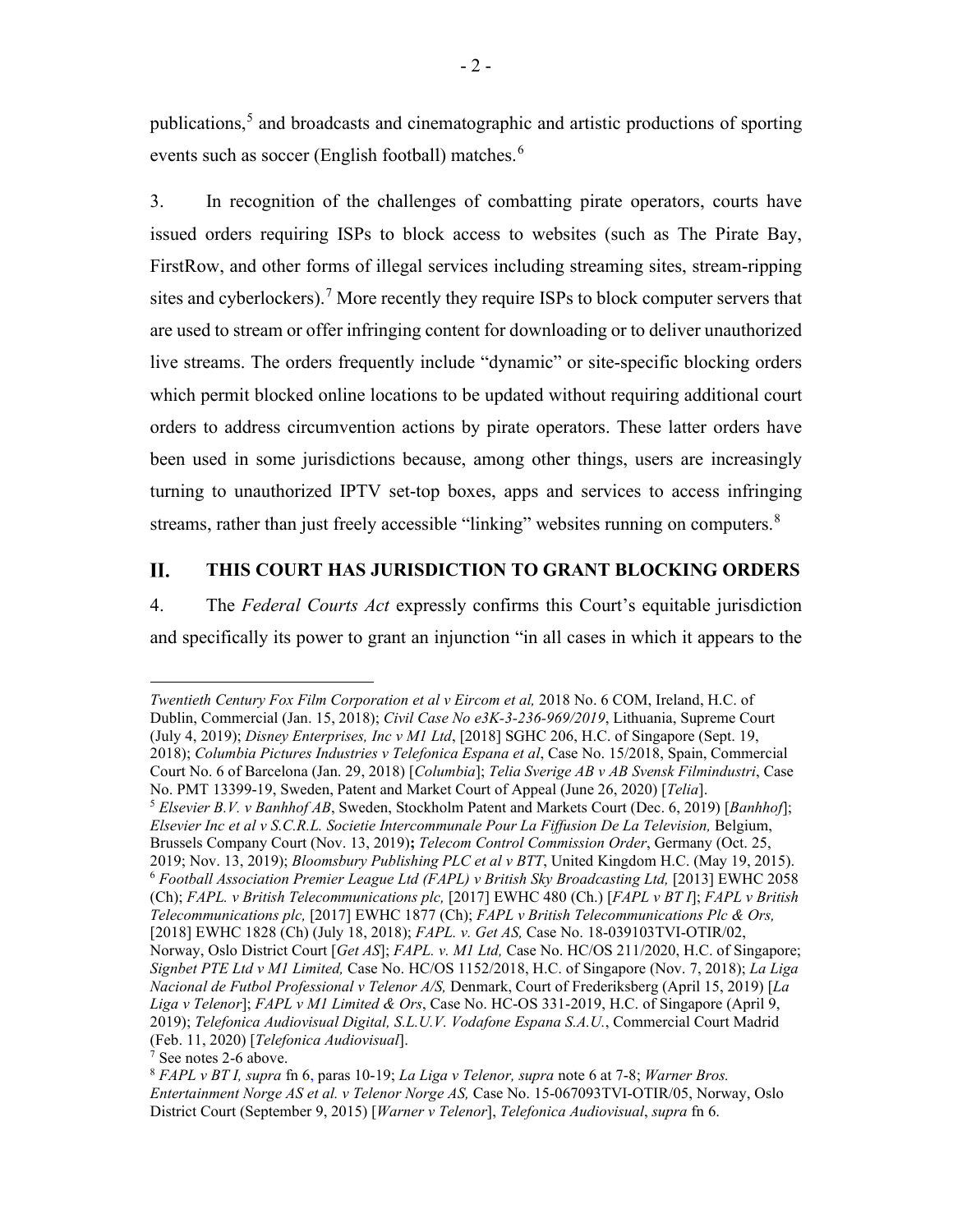court to be just and convenient to do so."[9](#page-9-2) In *Google v. Equustek*, the Supreme Court of Canada specifically confirmed that this authority includesinjunctive relief against a nonparty intermediary that facilitates illegal activities online, including the infringement of intellectual property rights. $10$ 

<span id="page-9-1"></span>5. TekSavvy seeks to distinguish *Equustek* from the present case by suggesting that the Supreme Court's reasons were limited to "de-indexing" websites from search engine results and cannot be relied on in the site-blocking context.<sup>[11](#page-9-4)</sup> This argument is misguided. While the question of whether it is just and equitable to grant an injunction in a particular matter requires analysis of the relevant facts in each case, *Equustek*  illustrates how longstanding equitable principles can be applied to achieve a just result in novel situations. It also presents a careful and considered analysis from our highest court that demonstrates how these principles apply to balance competing interests in a context that is highly analogous, in both its harm and relief, to the case at bar.

6. Writing for the majority in *Equustek*, Justice Abella accepted that "The powers of courts with equitable jurisdiction to grant injunctions are, subject to any relevant statutory restrictions, unlimited."[12](#page-9-5) Neither the *Copyright Act* nor the *Telecommunications Act* limits this jurisdiction, which is also consistent with Canada's international treaty obligations.

# <span id="page-9-0"></span>**(A) Blocking Orders Are Consistent with International Treaty Obligations**

<span id="page-9-8"></span>7. It is appropriate to consider Canada's treaty obligations as a factor in assessing the availability of blocking orders.<sup>[13](#page-9-6)</sup> Domestic legislation is presumed to conform to Canada's treaty obligations. As the Supreme Court of Canada said in *R v. Hape*, "In deciding between possible interpretations, courts will avoid a construction that would place Canada in breach of those obligations*.*"[14](#page-9-7) Where the text of a legislative provision is ambiguous but international law may have influenced its purpose or context, the

<span id="page-9-9"></span><span id="page-9-2"></span><sup>9</sup> *Federal Courts Act*, RSC, 1985, c F-7 [*Federal Courts Act*], ss. 4, 44.

<span id="page-9-3"></span><sup>10</sup> *Google Inc. v Equustek Solutions Inc.*, 2017 SCC 34 [*Equustek*].

<span id="page-9-4"></span><sup>&</sup>lt;sup>11</sup> TekSavvy's Memorandum, para 35.

<span id="page-9-5"></span><sup>12</sup> *Equustek, supra* fn [10,](#page-9-1) para 23, citing Ian Spry, *The Principles of Equitable Remedies* (9th ed. 2014), at p. 333.

<span id="page-9-6"></span><sup>13</sup> *Entertainment Software Association v. SOCAN*, 2020 FCA 100 [*ESA v SOCAN (2020)*], paras 81-92

<span id="page-9-7"></span><sup>14</sup> *R. v Hape*, [2007] 2 SCR 292, para 53 [*Hape*].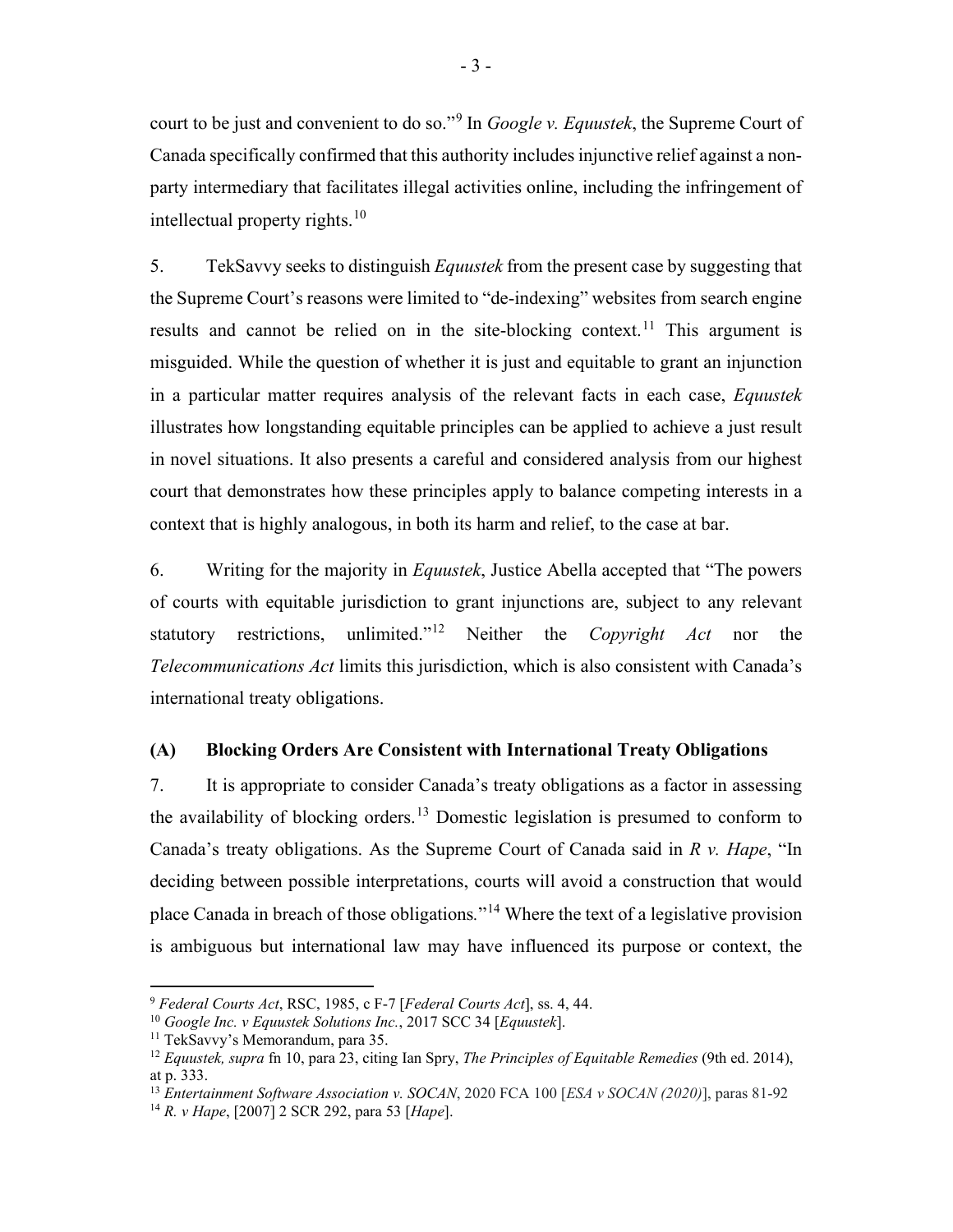relevant international instrument should be examined as part of the overall task of discerning the meaning of the legislation.<sup>[15](#page-10-0)</sup> In addition, where the scope of a statutory provision is capable of more than one meaning, courts should interpret the provision to be consistent with treaty obligations.<sup>[16](#page-10-1)</sup>

<span id="page-10-4"></span>8. This Court is being asked, among other things, to determine whether its broad equitable powers include the right to make blocking orders directed at ISPs and whether such powers should be exercised against infringing services. Canada is a party to numerous bilateral and multilateral conventions and treaties that require it to have measures that permit effective action against any act of online infringement of copyright, including expeditious remedies to prevent infringement and remedies that deter further infringement. These treaty commitments support, and may even require, the courts' powers to make blocking orders in appropriate circumstances.

<span id="page-10-3"></span>9. Canada's treaty obligations exist in Article 41 of the World Trade Organization TRIPS Agreement ("TRIPS"), Article 14 of the WIPO Copyright Treaty ("WCT"), Article 23 of the WIPO Performances and Phonograms Treaty ("WPPT" and, together with the WCT, the "WIPO Treaties"), Article 20.88 of the recently ratified Canada-United States-Mexico Agreement ("CUSMA"), and Article 18.71 of the Comprehensive and Progressive Agreement for Trans-Pacific Partnership ("CPTPP").<sup>[17](#page-10-2)</sup> Under TRIPS, CUSMA, and CPTPP, remedies for copyright infringement must not be unnecessarily complicated or costly or entail unreasonable time limits or unwarranted delays. CUSMA and CPTPP also expressly require parties to the treaties, consistent with Article 41 of TRIPS, to provide enforcement procedures that permit effective and expeditious action by rights holders against copyright infringement that occurs in the online environment. The parties must also ensure that legal remedies are available for rights holders to address that copyright infringement. In fact, the WIPO Guide to the WCT posits that the

<span id="page-10-2"></span><span id="page-10-1"></span><sup>16</sup> *Hape, supra* fn [14,](#page-9-9) para 53; *Rogers Communications v Society of Composers, Authors and Music Publishers of Canada*, 2012 SCC 35 [*Rogers v. SOCAN*], paras 41-49, interpreting the communication to the public right and noting it to be consistent with "Developments at the International Level." 17 WTO, Uruguay Round of Multilateral Trade Negotiations, Art. 41; WIPO Copyright Treaty, Art. 14; WIPO Performances and Phonograms Treaty, Art. 23; Canada-U.S.-Mexico Agreement, Art. 20.88; Comprehensive and Progressive Agreement for Trans-Pacific Partnership, Art. 18.71.

<span id="page-10-0"></span><sup>15</sup> *ESA v SOCAN (2020)*, *supra* fn [13,](#page-9-8) para 84.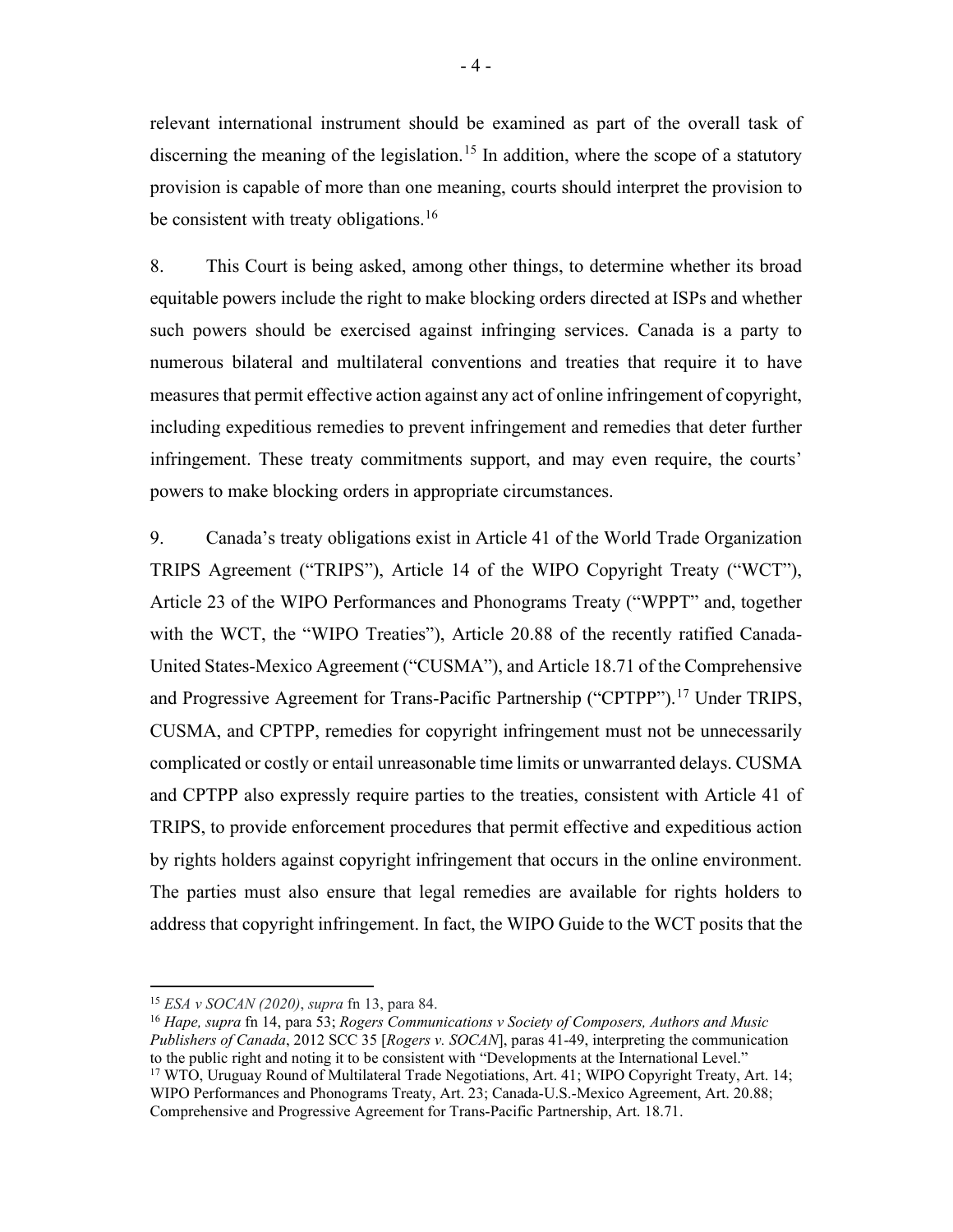<span id="page-11-9"></span>availability of injunctive relief directed at an ISP may be necessary to comply with Article 14 of the WCT.<sup>18</sup>

10. In addition, under CUSMA and CPTPP, parties are required to provide legal incentives for ISPs to cooperate with copyright owners, or take other action, to deter the unauthorized storage and transmission of copyrighted materials.<sup>[19](#page-11-2)</sup> These obligations are reinforced by decisions of the Supreme Court of Canada that emphasize the desirability "that comparable jurisdictions with comparable intellectual property legislation arrive (to the extent permitted by the specifics of their own laws) at similar legal results." $^{20}$  $^{20}$  $^{20}$ 

## <span id="page-11-0"></span>**(B) The** *Copyright Act* **Does Not Abrogate Equitable Jurisdiction**

11. The motion judge noted correctly that the *Copyright Act* recognizes the equitable jurisdiction of a court to grant a site-blocking order.<sup>[21](#page-11-4)</sup> Section 34(1) uses broad language, entitling a copyright owner to "**all remedies by way of injunction** … that **are or may be conferred** by law for the infringement of **a right**."[22](#page-11-5) Unlike other sections of the Act,<sup>[23](#page-11-6)</sup> section 34(1) uses the phrase "a right" broadly to encompass any type of right that is capable of being infringed. On a plain reading, a copyright owner is entitled to the same remedies afforded to the owner of any other form of intellectual property right (or, indeed, any right at all). In *Equustek*, [24](#page-11-7) the Supreme Court of Canada affirmed the use of a global website de-indexing order to impede access to websites facilitating the online infringement of trade secret rights and breach of court orders.<sup>[25](#page-11-8)</sup> Similar relief is appropriate to impede online copyright infringement.

12. None of the text, context, or purpose of the *Copyright Act* displace the court's equitable jurisdiction to grant a blocking order or Canada's obligations to ensure that its

<span id="page-11-1"></span><sup>&</sup>lt;sup>18</sup> [Guide to the Copyright and Related Rights Treaties Administered by WIPO, CT-14.10](https://www.wipo.int/edocs/pubdocs/en/copyright/891/wipo_pub_891.pdf) [WCT Guide].<br><sup>19</sup> CUSMA, supra fn 17 Art. 20.88; CPTPP, supra fn 17, Art. 18.82.

<span id="page-11-3"></span><span id="page-11-2"></span><sup>&</sup>lt;sup>20</sup> *Harvard College v Canada (Commissioner of Patents)*, 2002 SCC 76, para 13.

<span id="page-11-4"></span><sup>&</sup>lt;sup>21</sup> Reasons for Decision dated November 15, 2019, Appeal Book, Tab para. 29 [FC Decision].

<span id="page-11-5"></span><sup>22</sup> *Copyright Act,* RSC 1985, c C-42 [*Copyright Act*], s. 34(1) [emphasis added]. See also Sookman, *supra* f[n 1](#page-7-1)**,** §3.7(X)(ii) footnote 2689-143 citing Government of Canada Bill C-32 Questions and Answers ("In Canada, courts have the ability to order the blocking of access to infringing material.")

<span id="page-11-7"></span><span id="page-11-6"></span><sup>23</sup> For example, see *Copyright Act*, s. 34(3) ("infringement of a right **conferred by this Act** …"). 24 *Equustek, supra* fn [10,](#page-9-1) paras 31-32.

<span id="page-11-8"></span><sup>&</sup>lt;sup>25</sup> TekSavvy's attempt to distinguish between de-indexing and site-blocking orders is contrary to the understanding of the Supreme Court itself; see *Equustek*, *supra* fn [10,](#page-9-1) paras 18, 19, 40.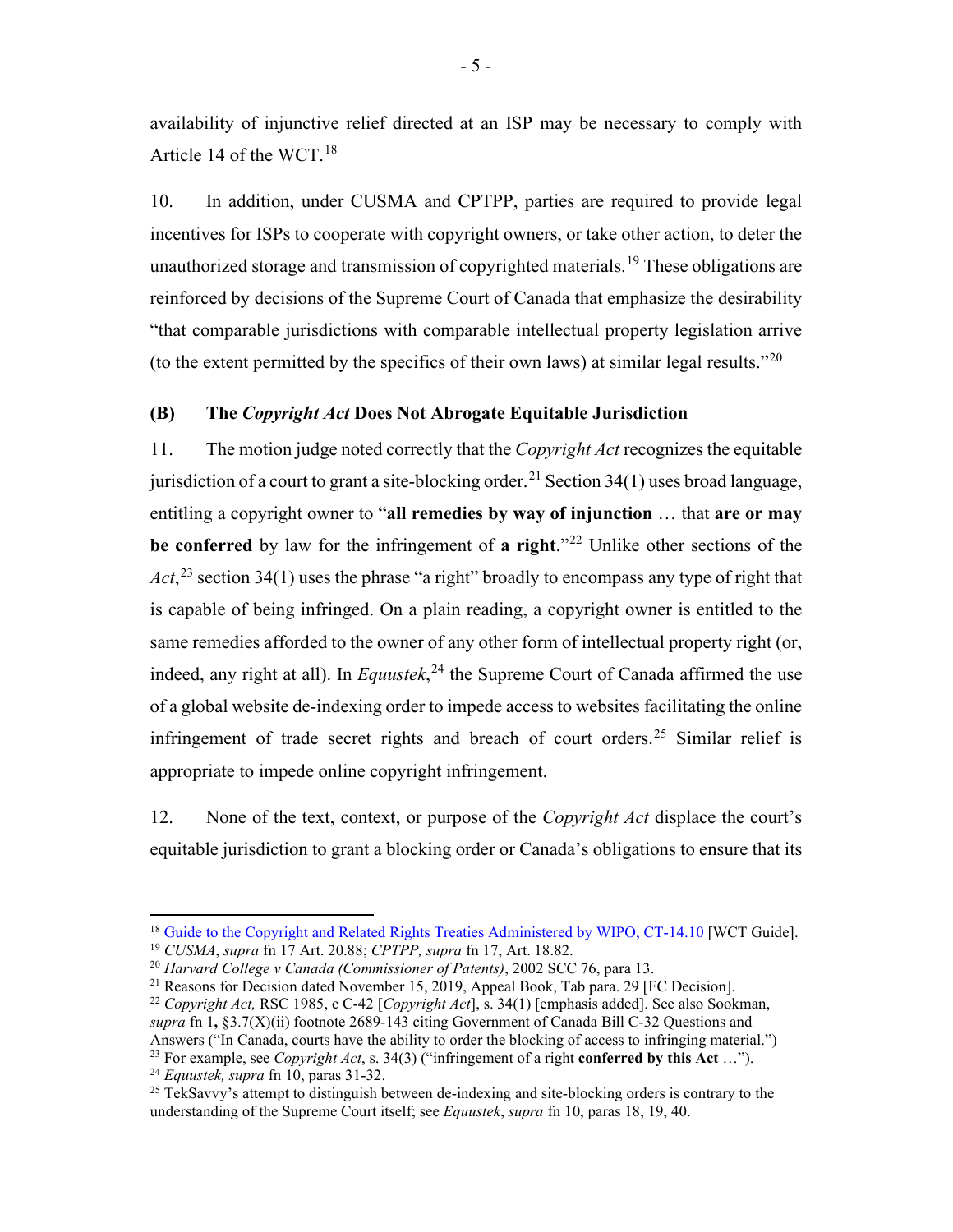enforcement procedures permit effective and expeditious action by rights holders. The plain text of the statute is broad enough to recognize such relief and there is no express prohibition against granting it.

<span id="page-12-6"></span>13. With respect to the context and purpose of the *Copyright Act*, the safe harbour and notice and notice provisions cited by  $TekSavvv^{26}$  $TekSavvv^{26}$  $TekSavvv^{26}$  coexist comfortably with the availability of site-blocking remedies. Those provisions merely protect an ISP against *liability* for copyright infringement where it provides only the means for telecommunication or reproduction over the Internet.<sup>[27](#page-12-1)</sup> They have no bearing on the availability of a blocking order, since that relief is not based upon an ISP's liability for infringement but instead upon its unique ability to help prevent ongoing harm resulting from infringement by a third party.[28](#page-12-2) Indeed, in *Equustek*, the equitable de-indexing order was "[not] a finding of any sort of liability against Google for facilitating access to the impugned websites."[29](#page-12-3) The same is true of a blocking order directed at an ISP.

14. Blocking orders and ISP safe harbours also coexist in the international context. That is particularly relevant because the *Copyright Modernization Act* (the "*CMA*"), which introduced safe harbours in the *Copyright Act*, was enacted expressly to adopt international norms, including the WIPO Treaties. [30](#page-12-4) Although this Court has recently cautioned against relying on international norms as a pretext to "ignore the specific terms of the *Act*," it affirmed in examining subsection 2.4(1.1) that Canada's WCT obligations are "one element of the legislative purpose and context" behind the provisions of the *CMA*, "indeed an important element."[31](#page-12-5)

15. The international context can therefore be instructive in considering the interaction between safe harbours and blocking orders. As noted, the authoritative WIPO

<span id="page-12-0"></span><sup>26</sup> TekSavvy's Memorandum, paras 45-50, citing *Copyright Act,* ss. 2.4(1)(b) and 31.1(1) (the safe harbour provisions) and ss.  $41.25$  and  $41.26$  (the notice and notice provisions applying to an ISP). <sup>27</sup> *Copyright Act,* ss. 2.4(1)(b), 31.1(1)–31.1(3). See also *Rogers Communications Inc. v Voltage Pictures, LLC*, 2018 SCC 38, [2018] 2 SCR 643 [*Voltage*], para 27.

<span id="page-12-2"></span><span id="page-12-1"></span><sup>&</sup>lt;sup>28</sup> FC Decision, para 29.

<span id="page-12-3"></span><sup>29</sup> *Equustek, supra* fn [10,](#page-9-1) para 49. See also para 53.

<span id="page-12-5"></span><span id="page-12-4"></span><sup>30</sup> Preamble to the *Copyright Modernization Act,* SC 2012 c 20, which introduced an ISP safe harbour and notice and notice, states that Parliament intended to "adopt coordinated approaches [to copyright infringement], based on internationally recognized norms," including those in the WIPO Treaties. 31 *ESA v SOCAN (2020), supra* fn [13,](#page-9-8) paras 50.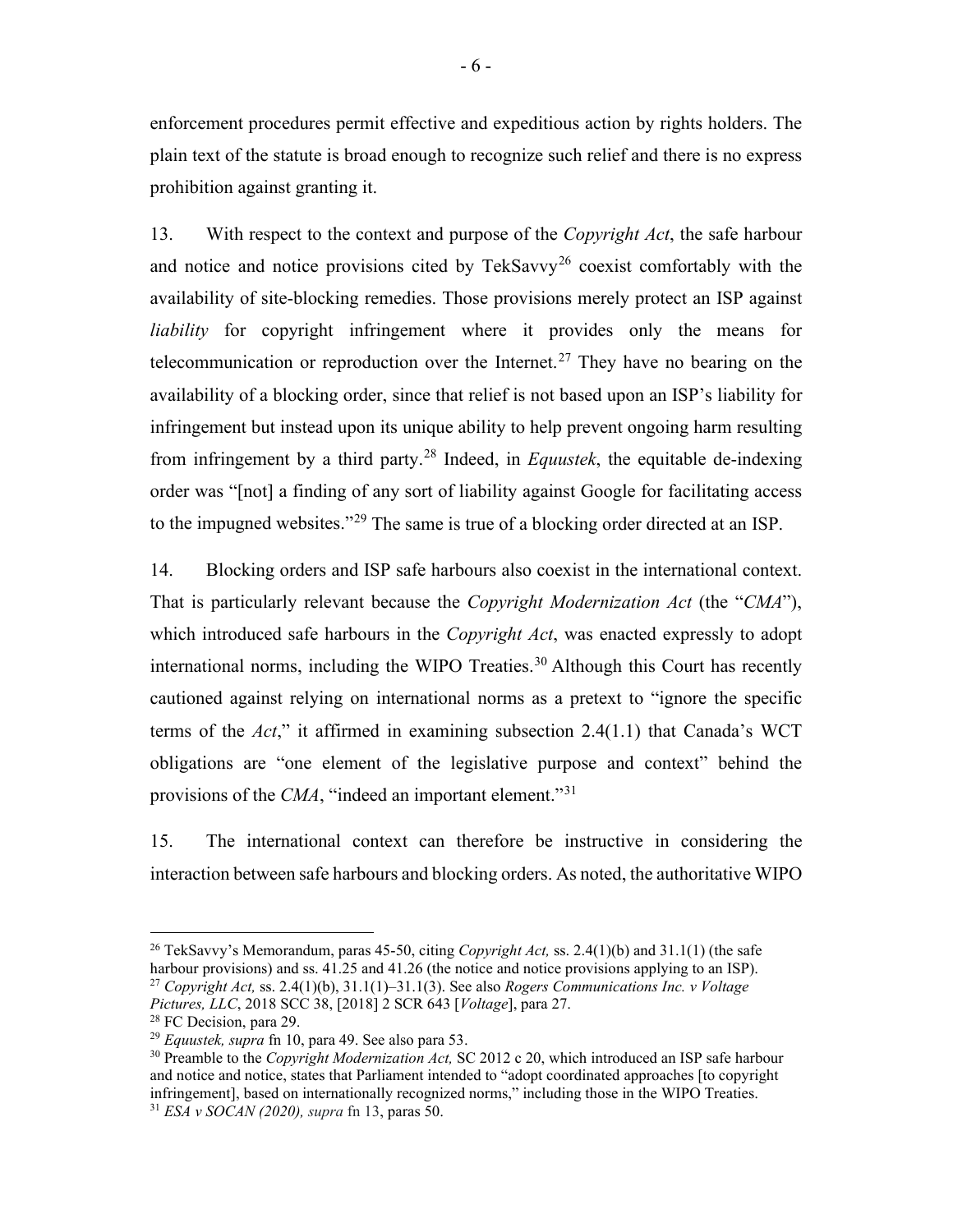Guide to the WCT posits that the availability of injunctive relief directed at an ISP may be required to comply with the WCT, notwithstanding any exemption from liability*.* [32](#page-13-1) Consistent with that interpretation, blocking orders are available in many jurisdictions that also afford safe harbour protection to ISPs. The EU has adopted a Directive requiring Member States to enact legislation that under certain conditions protects Internet intermediaries, including an ISP that acts as a "mere conduit," from *liability* for their users' activities, but allows a rights holder to obtain an order requiring an ISP to take measures to terminate or prevent an infringement.<sup>[33](#page-13-2)</sup> Other EU Directives specifically require Member States to ensure the availability of injunctive relief directed at ISPs, who are often "best placed to bring such infringing activities to an end."[34](#page-13-3) The Supreme Court of Canada has considered these Directives and the WCT in interpreting provisions of the *Copyright Act*, even prior to the coming into force of the *CMA*. [35](#page-13-4) Similarly, CUSMA refers to safe harbours as limitations that have the effect of precluding "*monetary* relief" against ISPs.[36](#page-13-5)

<span id="page-13-9"></span><span id="page-13-0"></span>16. The Court of Justice of the European Union (CJEU) has confirmed that injunctive relief directed to an intermediary is available to prevent infringement by its users, regardless of any liability of the intermediary.<sup>[37](#page-13-6)</sup> Courts in many countries have also granted blocking orders where safe harbour provisions also exist. [38](#page-13-7) Simply put, the international context reveals no conflict between statutory safe harbour provisions and the availability of equitable blocking orders. The availability of a blocking order in Canada is therefore consistent with international norms, which is both a relevant consideration[39](#page-13-8) and one of the express goals of the *CMA*.

<span id="page-13-2"></span><span id="page-13-1"></span><sup>&</sup>lt;sup>32</sup> WCT Guide, *supra* fn [18,](#page-11-9) CT-14.10: "...applicability of injunctive relief ... should be maintained." <sup>33</sup> Directive 2000/31/EC (8 June 2000) [*eCommerce Directive*], Recital 45, Art. 12(3).

<span id="page-13-3"></span><sup>34</sup> Directive 2001/29/EC (22 May 2001) [*InfoSoc Directive*], Recital 59, Art. 8(3); Directive 2004/48/EC (29 Apr 2004) [*Enforcement Directive*], Recital 23, Art. 11.

<span id="page-13-4"></span><sup>35</sup> *SOCAN v. Canadian Assn. of Internet Providers*, 2004 SCC 45, paras. 97-98, 118, 125 [*SOCAN v. CAIP*]; *Rogers v. SOCAN*, *supra* fn [16,](#page-10-4) paras 45 & 49

<span id="page-13-5"></span><sup>36</sup> *CUSMA, supra* fn [17,](#page-10-3) Art. 20.88 [emphasis added].

<span id="page-13-7"></span><span id="page-13-6"></span><sup>37</sup> *Tobias McFadden v Sony Music,* [2016] CJEU C‑484/14 (Sept 15, 2016), para 79. See also: *Tommy Hilfiger Licensing,* [2016] C-494/15 (July 7, 2016), para 22 (re: the sale of physical counterfeit goods). <sup>38</sup> See, *e.g.*, *Cartier International AG v British Telecommunications plc*, [2018] UKSC 28 [*Cartier SC*], para 21; *RettighedsAlliancen*, *supra* fn [3](#page-7-2) at 9 & 12; *PRS Iceland*, *supra* fn [3](#page-7-2) at 12-13; *Roadshow, supra* fn [4,](#page-7-7) para 29.

<span id="page-13-8"></span><sup>39</sup> *Rogers v. SOCAN*, *supra* f[n 16,](#page-10-4) para 41 & 49; *SOCAN v. CAIP*, *supra* fn [35,](#page-13-0) paras 63 & 97.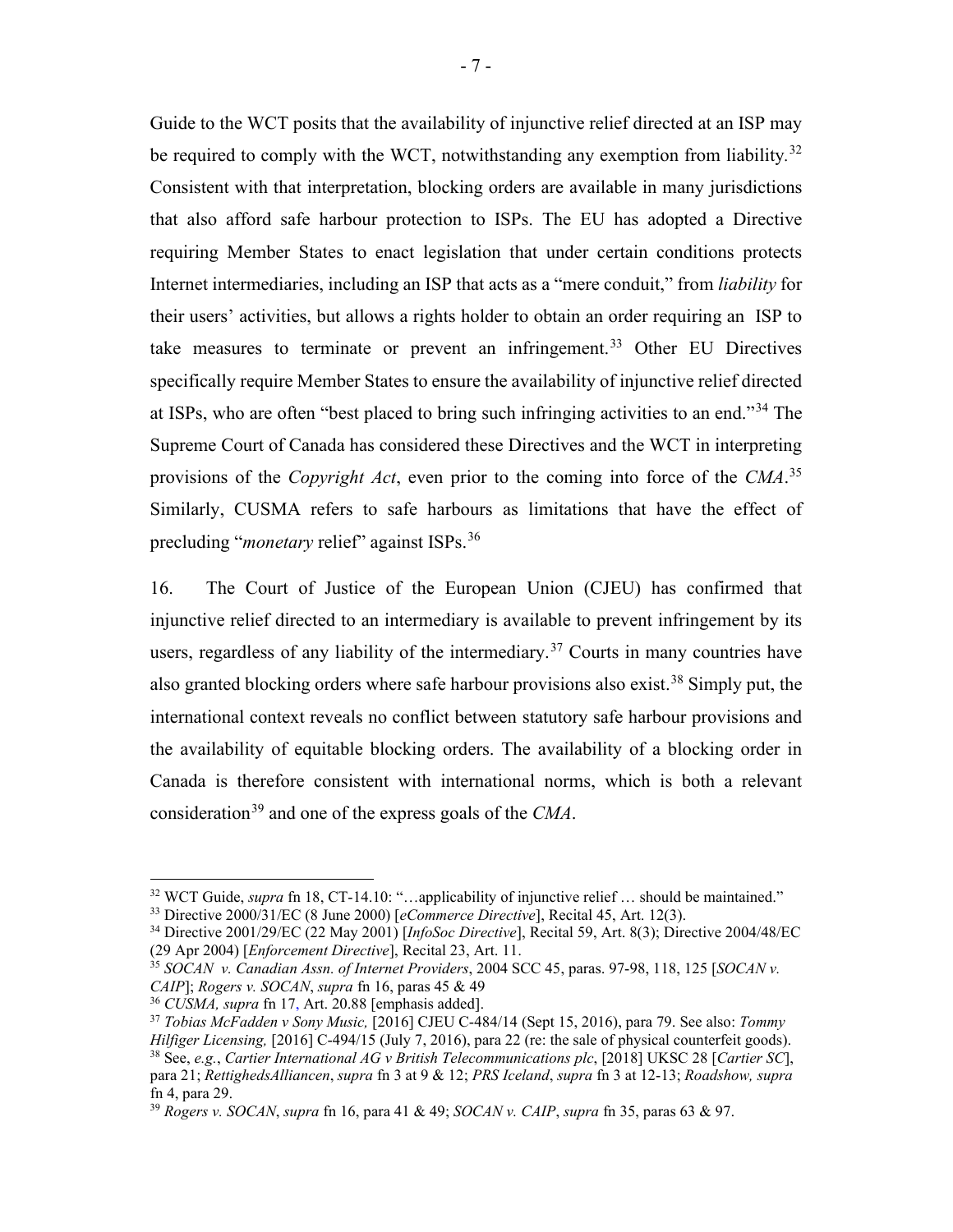17. Similarly, the notice and notice regime in the *Copyright Act* does not abrogate the equitable jurisdiction of a court to issue a blocking order. The regime is directed at ISP *customers* and addresses a different challenge from a blocking order, which is often the only effective remedy against a website or service whose operator hides its identity or is located outside Canada. The notice and notice regime merely requires an ISP to forward a notice of claimed infringement from a copyright owner to an Internet user and to preserve certain information to identify that user for a one-year period.

18. When enacting the notice and notice regime, "**Parliament knew that the regime was only a first step** in deterring online copyright infringement," and that the copyright owner may proceed to sue the alleged infringer.<sup>[40](#page-14-1)</sup> When litigation is pursued against that user, the notice and notice regime does not limit the jurisdiction of the court to grant equitable relief directed at a non-party ISP that is not liable for, but nevertheless passively facilitates, the infringing activity. Although the regime includes liability for an ISP that fails to comply with its obligations, it is unrelated to the availability of equitable relief against the ISP in a proceeding against another Internet user. $41$ 

## <span id="page-14-0"></span>**(C) Net Neutrality Does Not Preclude Blocking Orders**

19. TekSavvy argues that sections 27(2) and 36 of the *Telecommunications Act*[42](#page-14-3) provide a statutory limitation on this Court's equitable jurisdiction to grant injunctive relief in the form of a blocking order, arguing that Parliament's intent was "that where the content of the Internet is to be controlled, this control will be exercised by the CRTC."[43](#page-14-4) But the CRTC itself disagrees with this argument; its *FairPlay* decision makes clear that it does not have jurisdiction under the *Telecommunications Act* over matters of copyright infringement or to mandate site-blocking.[44](#page-14-5)

20. TekSavvy also argues, more broadly, that blocking orders somehow "contraven[e] the net neutrality principle" enshrined in both the *Copyright Act* and the

<span id="page-14-2"></span><span id="page-14-1"></span><sup>40</sup> *Voltage, supra* fn 27, para 45 [emphasis added]. See also para. 24. 41 *Copyright Act,* s.41.26(3), which limits liability to an award of damages of not more than \$10,000.

<span id="page-14-3"></span><sup>42</sup> *Telecommunications Act*, SC 1993, c 38.

<span id="page-14-4"></span><sup>43</sup> TekSavvy's Memorandum, para 61.

<span id="page-14-5"></span><sup>44</sup> Telecom Decision, CRTC 2018-384 (Oct. 2, 2018) [*FairPlay*], paras 63, 67, 70, 71, Appeal Book, Vol. 3, Tab X.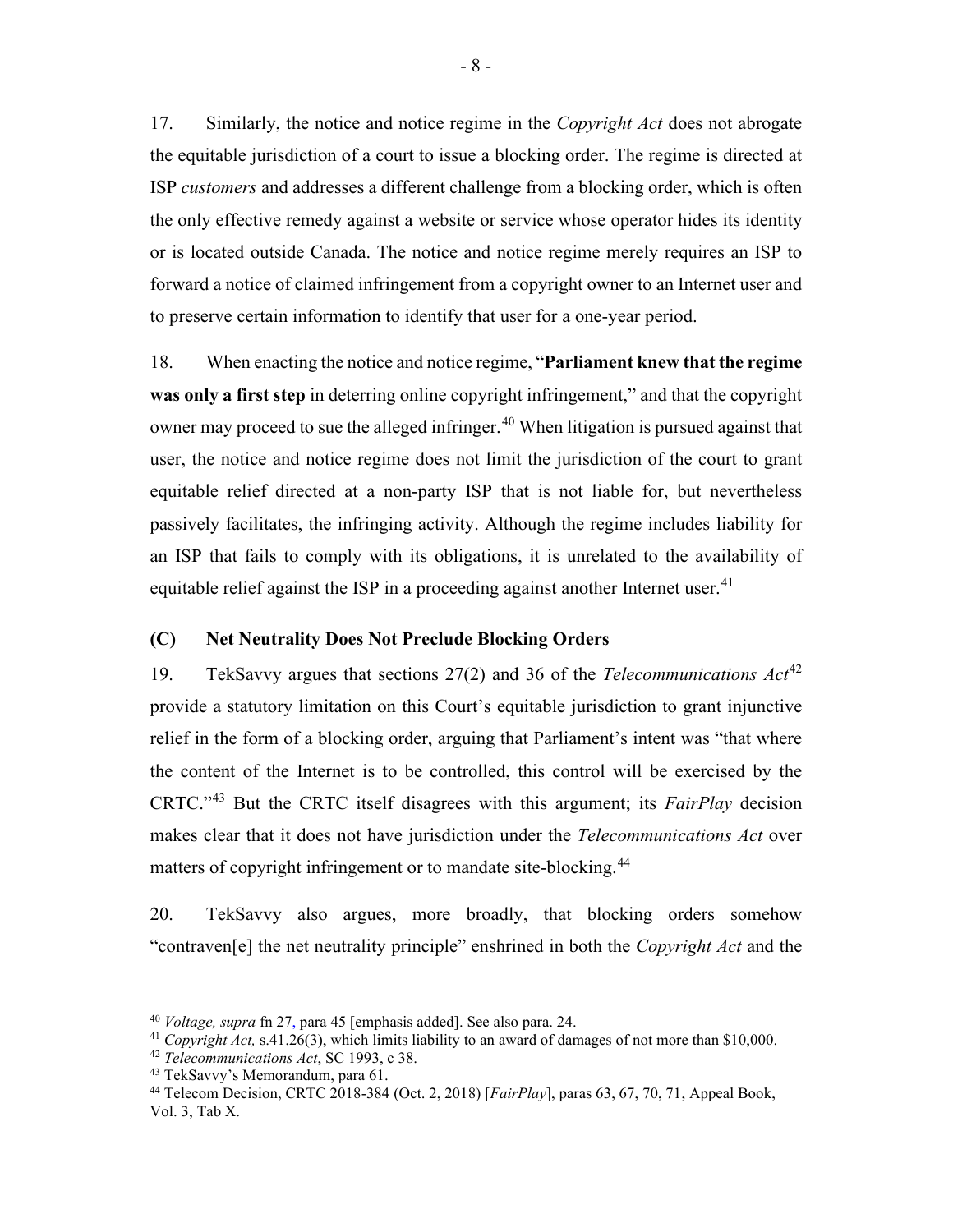*Telecommunications Act*. [45](#page-15-0) This submission is belied by the fact that numerous foreign jurisdictions that recognize net neutrality have nevertheless granted blocking orders.<sup>[46](#page-15-1)</sup> In any event, TekSavvy's submissions neglect to explain what it means by "net neutrality," or even how the requested relief runs contrary to TekSavvy's understanding of the notion. A boundless interpretation of net neutrality is overbroad, out of step with international norms, and potentially dangerous.

21. Although the precise scope of net neutrality is not universally agreed upon or well-defined, it is clear that the international consensus is that it does not operate to protect unlawful conduct.<sup>[47](#page-15-2)</sup> In the EU, net neutrality is understood as "rules to safeguard equal and non-discriminatory treatment of traffic in the provision of Internet access services and related end-users' rights,"<sup>[48](#page-15-3)</sup> and its principles are expressly "without prejudice to Union law, or national law that complies with Union law, related to the lawfulness of the content, applications, or services."[49](#page-15-4) A recent decision of the Delhi High Court expressly considered whether blocking a website dedicated to piracy contravenes net neutrality principles and squarely held that blocking orders granted to impose limits on accessing illegal content online do *not* violate net neutrality. [50](#page-15-5)

22. Sections 27(2) and 36 of the *Telecommunications Act* provide, respectively, that "no Canadian carrier shall… unjustly discriminate or give an undue or unreasonable preference toward any person, including itself, or subject any person to an undue unreasonable disadvantage" and "except where the Commission approves otherwise, a Canadian carrier shall not control the content or influence the meaning or purpose of telecommunications carried by it for the public." These provisions were adopted in 1993, before "net neutrality" came into existence, but have since been understood to protect the concept of net neutrality, which is not defined in the legislation. More recently, the

<span id="page-15-0"></span><sup>45</sup> TekSavvy's Memorandum, para 55; see also para 50.

<span id="page-15-1"></span><sup>46</sup> See *e.g.*, *UPC Telekabel, supra* fn [4;](#page-7-7) *UTV Software, supra* f[n 4;](#page-7-7) *Ziggo Appeal, supra* fn [3;](#page-7-2) *Allostreaming, supra* fn [4.](#page-7-7) See also *The Energy Agency's audit of compliance with the EU regulation on access to the open internet* (Denmark), J No. 2020-8182, 29 June 2020, p. 6, confirming that blocking orders comply with net neutrality rules.

<span id="page-15-3"></span><span id="page-15-2"></span>

<sup>47</sup> Sookman, *supra* fn [1,](#page-7-1) s.11.8(c)(v). 48 [EU Regulation 2015/2120, November 25, 2015, Recital 1.](http://eur-lex.europa.eu/legal-content/EN/TXT/HTML/?uri=CELEX:32015R2120&from=en) 49 *Ibid*, Article 3.

<span id="page-15-4"></span>

<span id="page-15-5"></span><sup>50</sup> *UTV Software, supra* f[n 4,](#page-7-7) paras 55, 56, 80.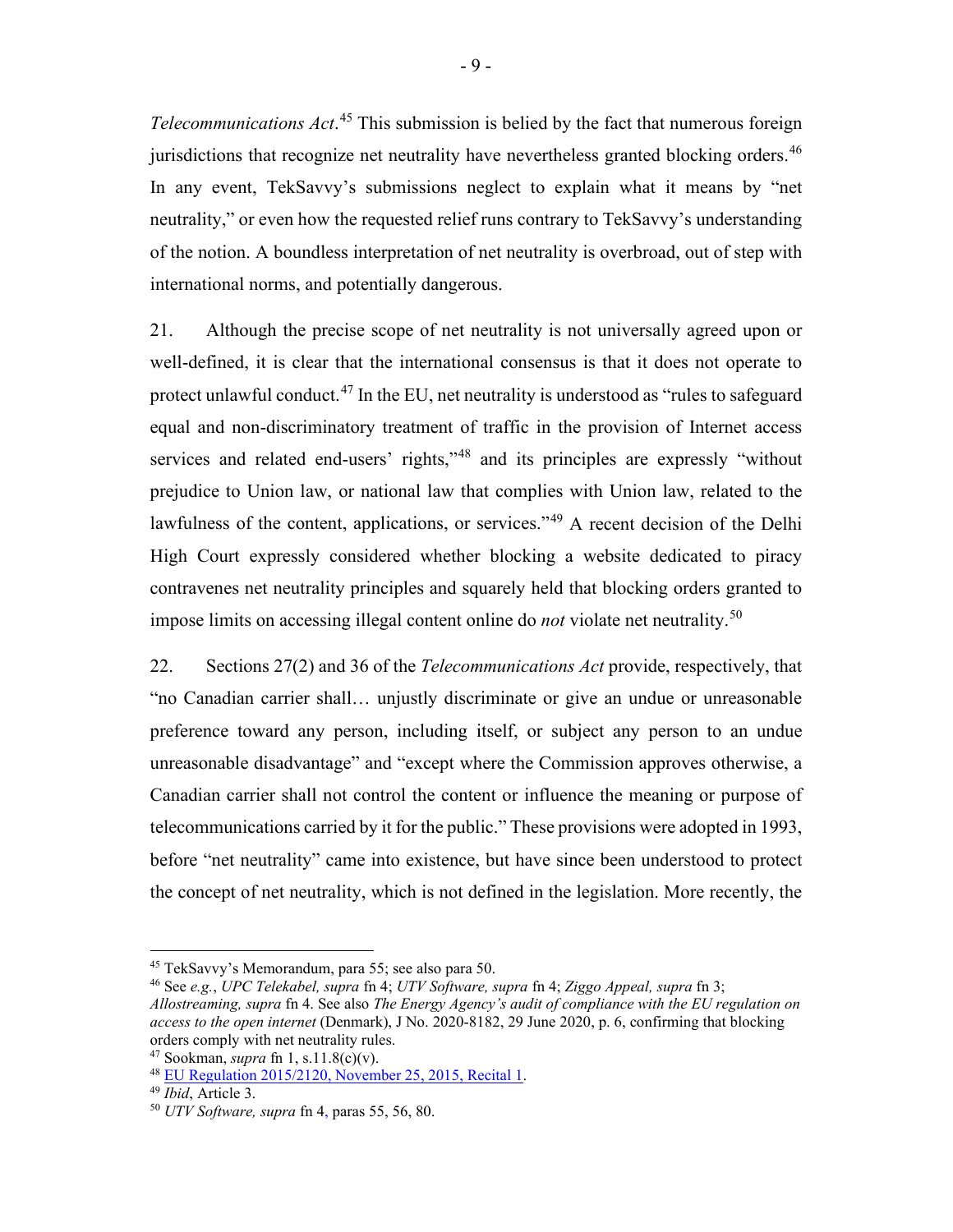CRTC has defined net neutrality as "the concept that all traffic on the Internet should be given equal treatment by Internet providers with little to no manipulation, interference, prioritization, discrimination or preference given."[51](#page-16-1)

23. Although Canadian law does not *expressly* provide that net neutrality applies exclusively to lawful content, there is no basis to suggest that Canada has diverged in that respect from analogous jurisdictions.<sup>[52](#page-16-2)</sup> Moreover, giving unlawful conduct a pass under some amorphous and unbounded principle of net neutrality would result in absurd consequences. ISPs would effectively be *required* to facilitate unlawful conduct, and it would result in the incongruity that illegal acts that can be enjoined *offline* cannot be enjoined *online*. Although TekSavvy argues that ISPs should exert no control over content on their networks, nothing can or should preclude a court from requiring an ISP to block its users' access to infringing websites. It would be entirely unreasonable and even dangerous to adopt a concept of net neutrality that would supersede our courts' equitable jurisdiction to enjoin unlawful conduct and thereby undermine the rule of law.

### <span id="page-16-0"></span>III. **FREEDOM OF EXPRESSION IS NOT VIOLATED**

24. Canadian courts have long recognized the importance of copyright protections, and the complementary—not adversarial—role they play in relation to safeguarding free expression. As stated by this Court:

Intellectual property laws originated in order to protect the promulgation of ideas. Copyright law provides incentives for innovators – artists, musicians, inventors, writers, performers and marketers – to create. It is designed to ensure that ideas are expressed and developed instead of remaining dormant. Individuals need to be encouraged to develop their own talents and personal expression of artistic ideas, including music. If they are robbed of the fruits of their efforts, their incentive to express their ideas in tangible form is diminished.<sup>[53](#page-16-3)</sup>

<span id="page-16-2"></span><span id="page-16-1"></span><sup>&</sup>lt;sup>51</sup> CRTC, <u>"Strengthening net neutrality in Canada"</u>, Jan. 26, 2018.<br><sup>52</sup> Indeed, the Minister of Innovation, Science, and Industry recently stated that "all *legal content* must be treated equally by internet service providers": see Sookman, *supra* fn [1,](#page-7-1) ch. 11.8(c), note 421.87 [emphasis in Sookman].

<span id="page-16-3"></span><sup>53</sup> *BMG Canada Inc. v Doe*, 2005 FCA 193, paras 27, 40. Also, *Voltage Pictures, LLC v. Joe Doe #1*, 2017 FCA 97, rev'd in part; *Voltage*, *supra* fn [27,](#page-12-6) para 26, "The internet must not become a collection of safe houses from which pirates, with impunity, can pilfer the products of others' dedication, creativity and industry. Allow that, and the incentive to create works would decline or the price for proper users to access works would increase, or both. Parliament's objectives would crumble."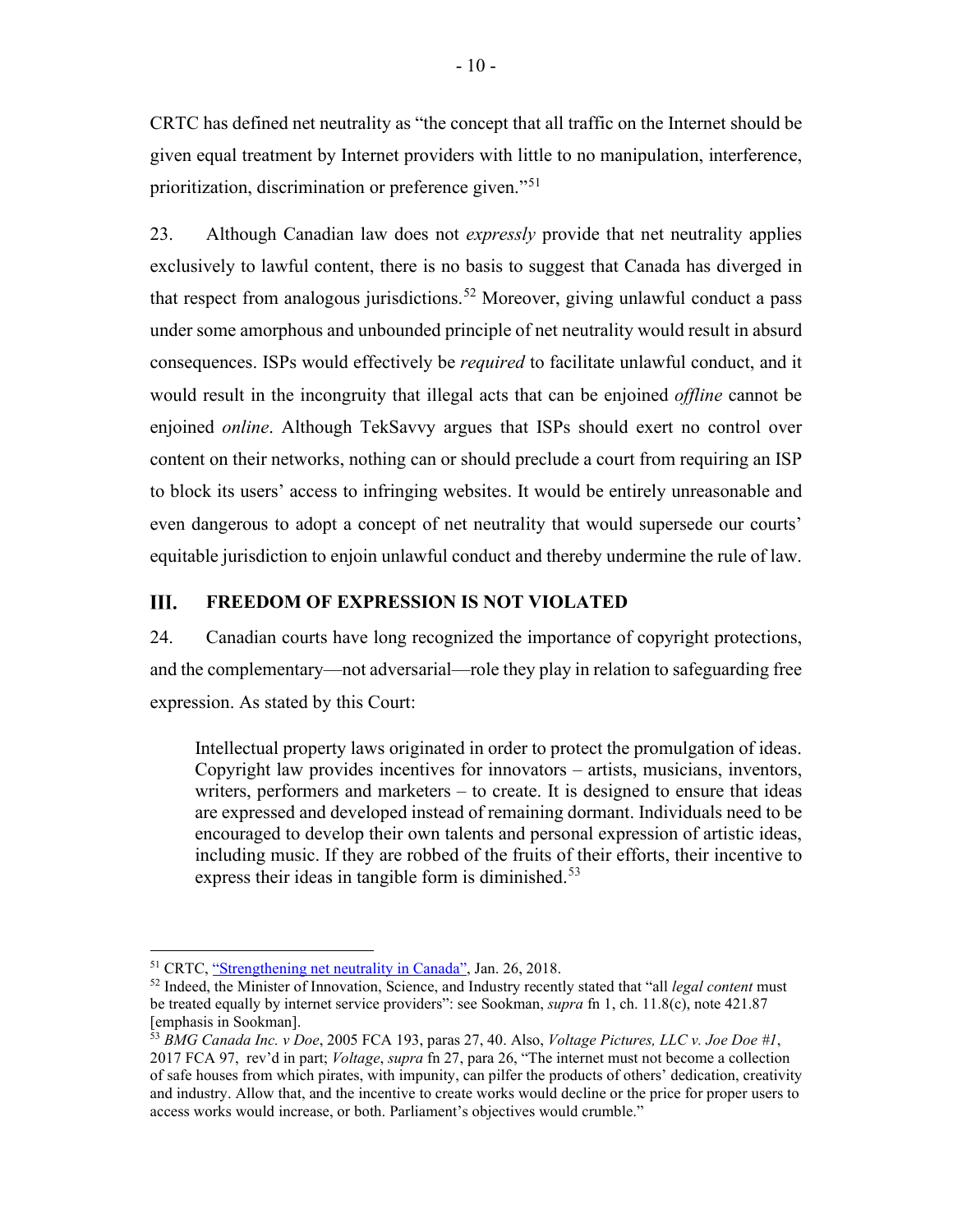<span id="page-17-8"></span>25. Copyright has been recognized as being a human right internationally.<sup>[54](#page-17-0)</sup> In Canada, the Supreme Court has recognized that copyright is a fundamental right under the *Quebec Charter of Rights and Freedoms*. [55](#page-17-1)

26. This case is about blocking sites that are devoted to making available infringing content. It does not implicate freedom of expression interests. This was the conclusion of the Supreme Court in *Equustek*, where it held that impeding access to sites selling products predicated on intellectual property theft do not implicate freedom of expression stating such as an order "is not an order to remove speech that … engages freedom of expression values".<sup>[56](#page-17-2)</sup> Consistent with the decision in *Equustek*, courts have held that that the *Copyright Act* does not violate freedom of expression rights under the *Charter*. [57](#page-17-3) Technological neutrality requires that infringers not be given special dispensation to infringe copyright because it occurs online and not in the physical world.<sup>[58](#page-17-4)</sup>

<span id="page-17-6"></span>27. Even if free expression interests were engaged, which they are not, they would be outweighed in this case by the harm to expression from massive global piracy of creative industries. As the Supreme Court noted at paragraph 49 of *Equustek*: "Even if it could be said that the injunction engages freedom of expression issues, this is far outweighed by the need to prevent the irreparable harm that would result … ."

<span id="page-17-7"></span>28. Courts around the world with strong freedom of speech rights have found that blocking orders do not violate those rights.<sup>[59](#page-17-5)</sup> For example, freedom of expression rights

<span id="page-17-0"></span><sup>54</sup> Sookman, *supra* fn [1](#page-7-1) at 730.34-35.

<span id="page-17-1"></span><sup>55</sup> *Cinar Corporation v Robinson*, 2013 SCC 73, para 114. 56 *Equustek, supra* fn [10,](#page-9-1) para 48.

<span id="page-17-3"></span><span id="page-17-2"></span><sup>57</sup> See, *e.g.*, *Cie Générale des Établissements Michelin v CAW-Canada* (1996), [1997] 2 FC 306 (TD), para 85; *Canada v James Lorimer & Co* (1983), [1984] 1 FC 1065 (CA), para 29. 58 *CBC v SODRAC 2003 Inc.,* 2015 SCC 57, paras 156-157. Also: *UTV Software, supra* fn [4,](#page-7-7) para 53

<span id="page-17-5"></span><span id="page-17-4"></span><sup>(&</sup>quot;Should an infringer of the copyright on the Internet be treated differently from an infringer in the physical world? If the view of the aforesaid Internet exceptionalists school of thought is accepted, then all infringers would shift to the e-world and claim immunity! A world without law is a lawless world.") <sup>59</sup> Christophe Geiger et al "Blocking Orders: Assessing Tensions with Human Rights", in *The Oxford Handbook of Intermediary Liability*, Center for International Intellectual Property Studies Research Paper No. 2019-03; Sookman*, supra* f[n 1,](#page-7-1) 730.32-730.44, summarizing *Capif Camara Argentina De Productores De Fonogramas et al. v The Pirate Bay*, Case No. 67921/2013, Argentina, Court of First Instance Buenos Aires [2013] at 24, Case No. 3399 Rep. 2011/8314, Belgium, Court of Appeal Antwerp (Sept 26 2011) at 14, Case No. 040/2016, France, Paris Court of Appeal (Mar 15, 2016); *Warner v Telenor, supra* f[n 8;](#page-8-6) 2012 District Court order quoted in *Stichting Brein v Ziggo BV*, Case/Docket No. District Court C/09/535341/KG ZA 17-891, The Hague Court, Commercial Law Division (Sept 22, 2017); *Cartier International AG v British Sky Broadcasting Ltd* [2014] EWHC 3354 (Ch) [*Cartier HC*].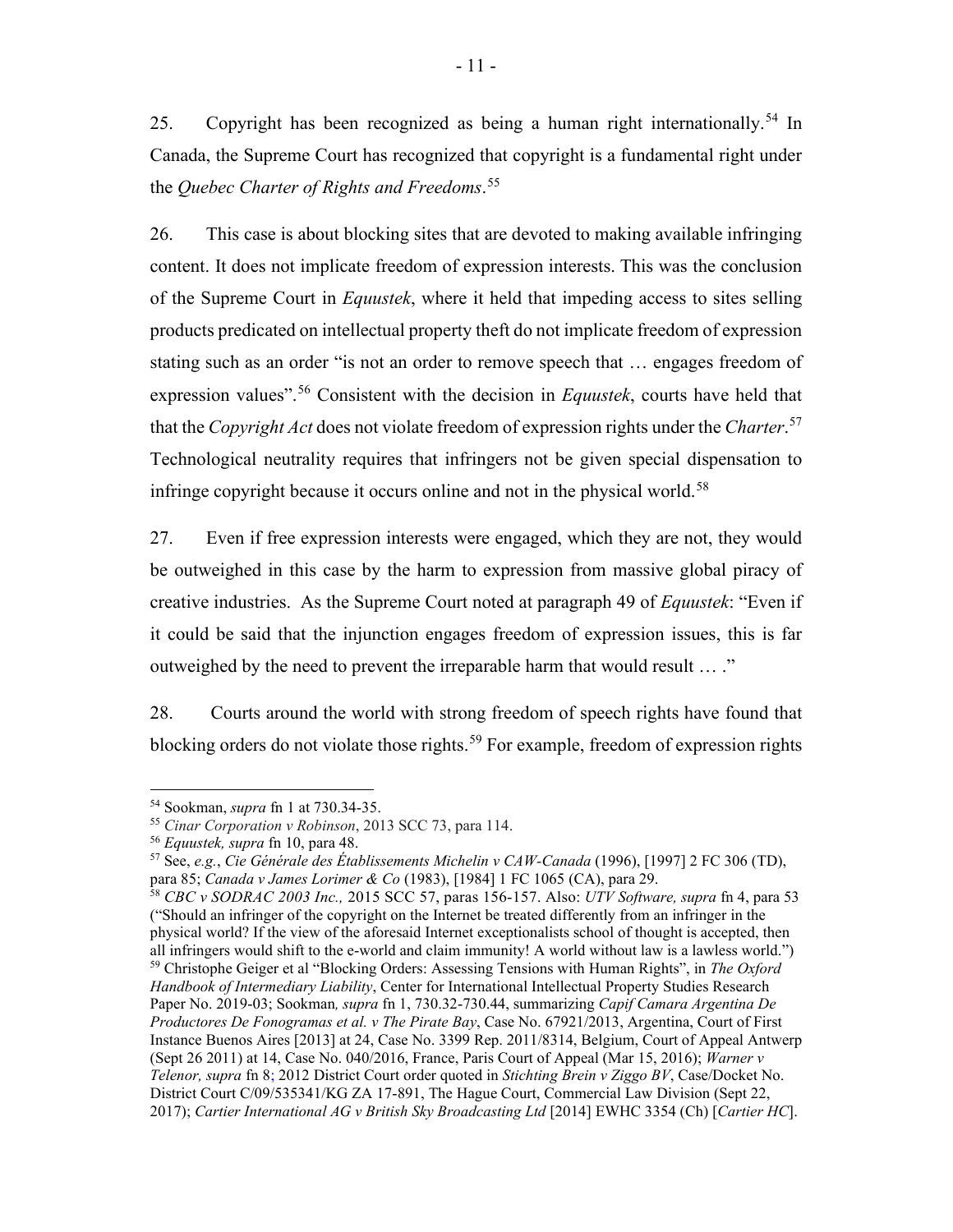are enshrined under Article 10(1) of the *European Convention on Human Rights* and Article 11 of the *EU Charter of Fundamental Rights*, but blocking orders of predominantly infringing sites do not violate these fundamental rights. The leading case on blocking in the EU is *UPC Telekabel Wien*, [60](#page-18-0) which confirmed that blocking of such sites is consistent with fundamental freedom of speech rights. To protect freedom of speech, the EU courts require measures adopted by the ISP to be strictly targeted, in the sense that they must serve to bring an end to a third party's infringement without affecting users who are using the provider's services to lawfully access information. Targeted blocking can be effective without overblocking of lawful content.<sup>[61](#page-18-1)</sup>

29. Courts in the EU recognize that site operators whose primary aim is to violate the rights of others have no expressive right that requires protection, that Internet users have no expressive interest in accessing pirated digital goods, that ISPs' freedom of expression rights are not violated by having to block or disable access to pirate sites, and that such orders thereby meet the proportionality criteria to limit freedom of expression rights.[62](#page-18-2) The CJEU jurisprudence requires, *inter alia*, that a rights holder seeking an injunction establish that that the "order respected the fundamental rights of the parties affected, including internet users." This requirement has regularly been found not to be breached by an order directing that ISPs block copyright infringing websites.<sup>[63](#page-18-3)</sup>

<span id="page-18-5"></span>30. The approach of foreign courts to balancing rights of copyright holders and Internet users in blocking cases is consonant with *Charter* cases, which do not provide freedom to disseminate materials that are infringing or otherwise unlawful.<sup>[64](#page-18-4)</sup>

<span id="page-18-0"></span><sup>60</sup> *UPC Telekabel, supra* f[n 4.](#page-7-7)

<span id="page-18-1"></span><sup>61</sup> See authorities at not[e 57;](#page-17-6) Sookman*, supra* fn [1,](#page-7-1) s.3.7(x)(ii).

<span id="page-18-2"></span><sup>62</sup> Jaani Riordan, *The Liability of Internet Intermediaries* (Oxford 2016), Ch. 14; *Cartier HC, supra* fn [59;](#page-17-7) *Cartier SC*, *supra* fn [37;](#page-13-9) *Twentieth Century Fox v Sky UK*, [2015] EWHC 1082, H.C. of Justice; *UPC Telekabel*, *supra* fn [4.](#page-7-7) Also: *Banhhof*, *supra* fn [5](#page-8-7) at 18-19; *Telia*, *supra* f[n 4](#page-7-7) at 14-17; *Get AS*, *supra* f[n 6](#page-8-1) at 20; *Ziggo Appeal*, *supra* fn [3](#page-7-2) at 12-14; *PRS Iceland*, *supra* fn [3](#page-7-2) at 15; *VZW Belgian Anti-Piracy Federation v NV Telenet*, Case No. 2011/8314, Belgium, Court of Appeal (1st Div) at 11, 14; *Assn. de Gestion de Derechos Intelectuales*, Case No. E/2012/ 00358, Spain, Comm. De Prop. Intelectual (Oct. 28, 2014).

<span id="page-18-3"></span><sup>&</sup>lt;sup>63</sup> Sony Music Entertainment (Ireland) Ltd. et al. v Upc Communications Ireland Ltd., [2016] IECA 231, Ireland Court of Appeal (July 28, 2016), para 65; *LSG, supra* f[n 3](#page-7-2) at §3.1.

<span id="page-18-4"></span><sup>64</sup> *Equustek, supra* fn [10,](#page-9-1) para 48; *Saskatchewan (Human Rights Commission) v Whatcott*, 2013 SCC 11, paras 64-67; *Stichting Brein v Ziggo BV*, Case 14/02399 LZ/EE, Sup Ct Netherlands (Nov 13 2015) at 5.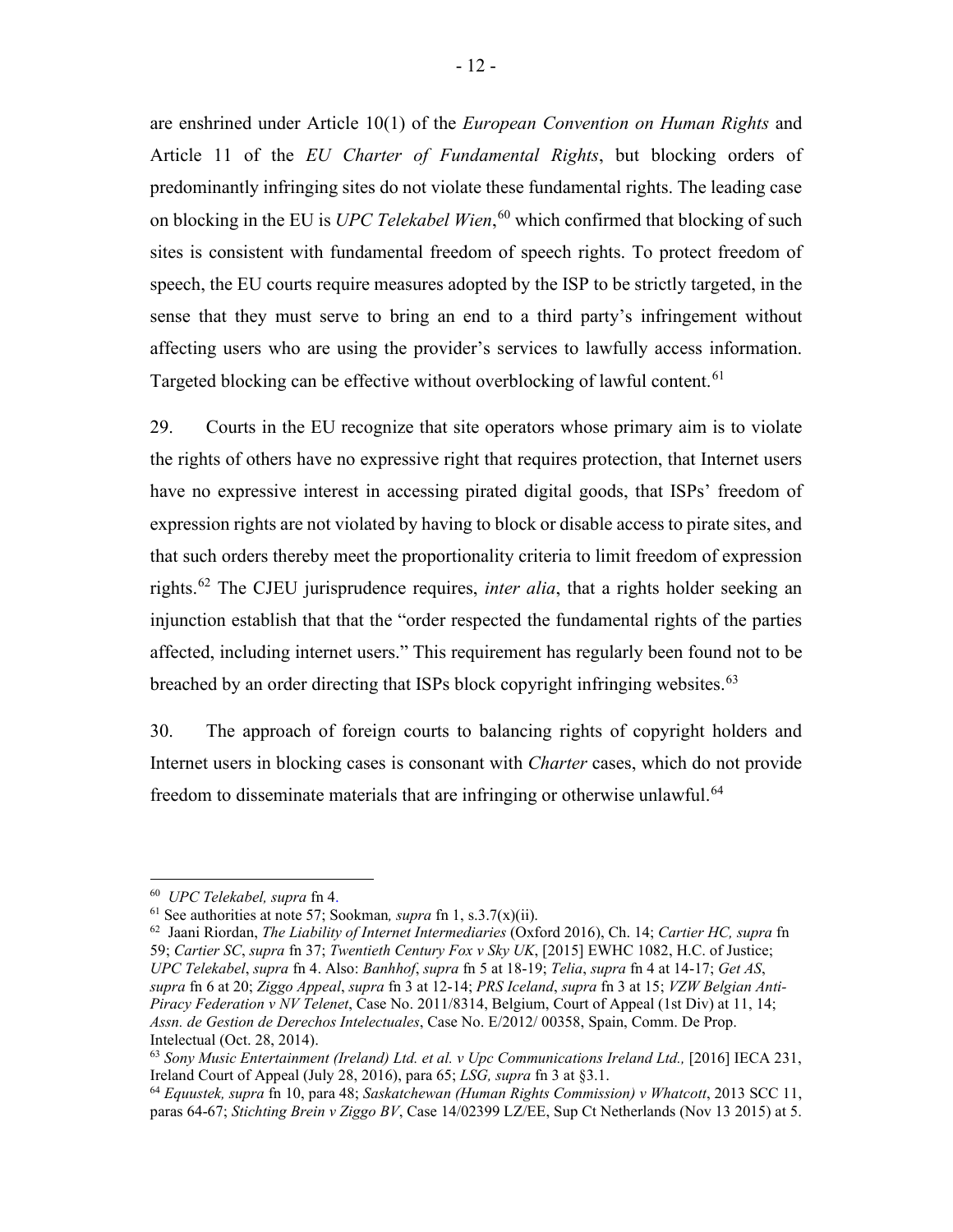### <span id="page-19-0"></span>IV. **FACTORS CONSIDERED IN GRANTING BLOCKING ORDERS**

<span id="page-19-6"></span>31. The court properly took guidance from international jurisprudence in identifying factors relevant to granting a blocking order, including necessity, effectiveness, dissuasiveness, complexity and cost, barriers to legitimate trade, substitutability, safeguards, and fairness.<sup>[65](#page-19-1)</sup>

<span id="page-19-7"></span>32. While derived from the *Cartier* decision, [66](#page-19-2) these factors, or factors similar to them, have been applied in varying degrees by courts in many jurisdictions. For example, in relation to the necessity factor, courts have applied the principle, adopted by the motion judge, that a blocking order need not be indispensable and that the court may consider whether alternative or less onerous measures are available.<sup>[67](#page-19-3)</sup> As for effectiveness, dissuasiveness, and substitutability, the CJEU and courts in many jurisdictions have all held that an order can be sufficiently effective and justified if it makes infringing activities more difficult and dissuades those who are not currently infringing from beginning to do so, even if the blocked website might be replaced by another infringing website. [68](#page-19-4) Courts have also confirmed that blocking orders that contain appropriate safeguards do not create barriers to trade<sup>[69](#page-19-5)</sup> with respect to the

<span id="page-19-1"></span><sup>&</sup>lt;sup>65</sup> As the parties settled on the terms of the order, the question of who bears the costs of implementing a blocking order, which has been dealt with in a variety of ways internationally, is not before this Court. The Interveners therefore do not address the issues of indemnity and costs in this appeal.

<span id="page-19-2"></span><sup>66</sup> *Cartier International AG v British Sky Broadcasting Ltd.*, [2016] EWCA Civ 658.

<span id="page-19-3"></span><sup>67</sup> *LSG, supra* fn [3](#page-7-2) at 6.1-6.4, (pursuant to statute and general legal principles); *Telia, supra* fn [4](#page-7-7) at 14 ("The existence of other measures to be taken … does not affect this assessment"); *IFPI Finland*, *supra* fn [3,](#page-7-2) para 32; *Roadshow* (2020), *supra* fn [4,](#page-7-7) paras 45-46 (granting blocking orders against online locations that "facilitat[e] the infringement of copyright by making it easier for users to ascertain the existence or whereabouts of other online locations," and finding that blocking is "a proportionate response to the conduct of the target online locations," pursuant to statutory principles.)

<span id="page-19-5"></span><span id="page-19-4"></span><sup>68</sup> *UPC Telekabel, supra* fn [4,](#page-7-7) paras 62-64; *PRS Iceland*, *supra* fn [3](#page-7-2) at 15, ("Though … customers may be able to get around the defendant's blocking of the websites, for example with the use of proxy servers, it has not been shown that an injunction is purposeless."); *Ziggo Appeal*, *supra* fn [3](#page-7-2) at 3.8.7, : ("…[subscribers] will be seriously discouraged from continuing to seek access to that website with protected works… This circumstance… is an important factor in the assessment that the advanced blockade is sufficiently effective."); *Telia, supra* fn [4](#page-7-7) at 15; *IFPI Finland*, *supra* fn [3,](#page-7-2) para 45. 69 *PRS Iceland*, *supra* fn [3](#page-7-2) at 15: "… though an injunction may curtail the defendant's freedom of trade, this curtailment would not be great compared to the plaintiff's vested interest in stopping copyright violations. Not all of the defendant's business activities will be stopped ..."; *LSG, supra* fn [3](#page-7-2) at §3.1-3.8; *Roadshow* (2020)*, supra* fn [4,](#page-7-7) para 84 (permitting an ISP to suspend blocking to address technical or security concerns provides safeguards).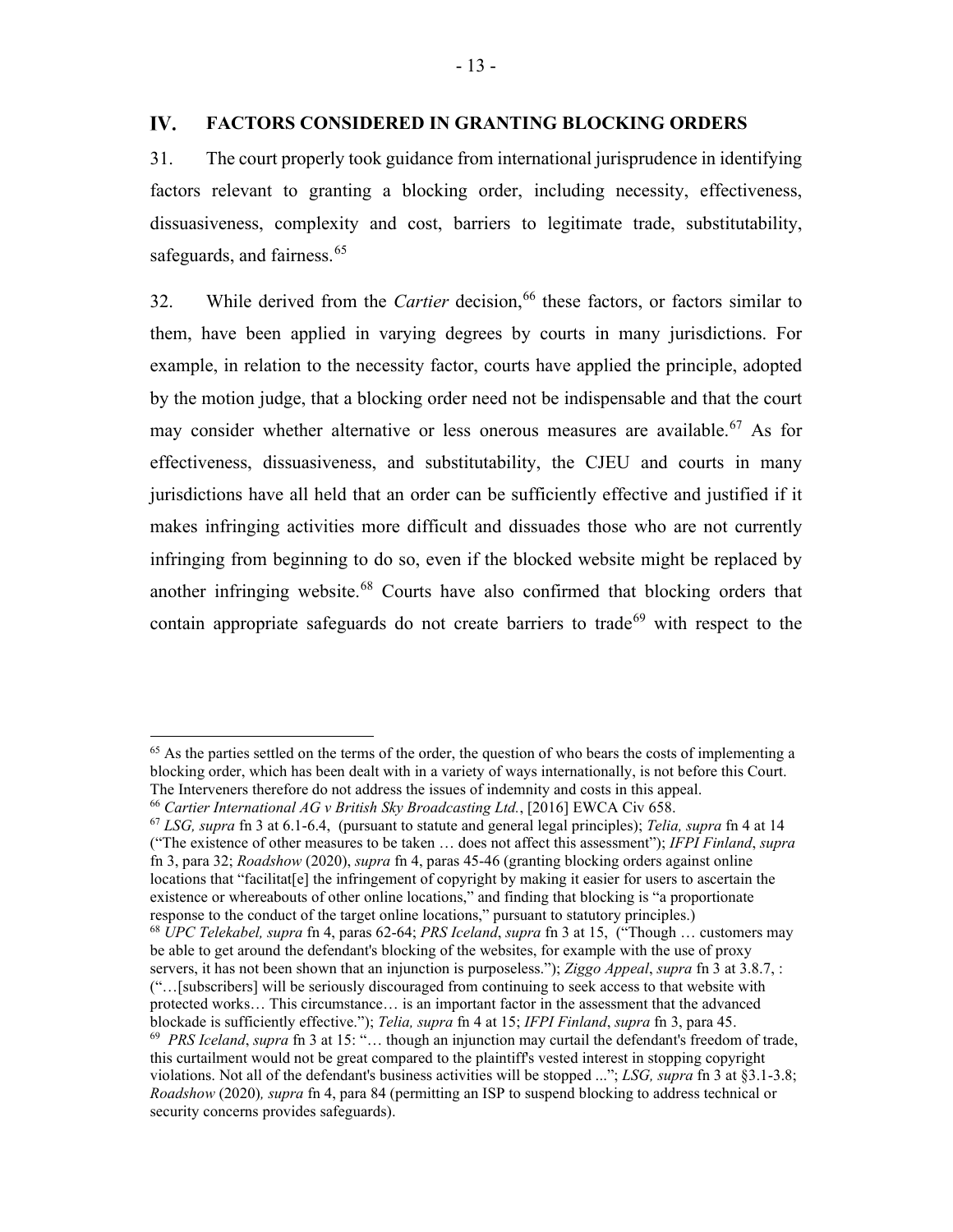accessing of lawful content by an ISP's customers. The factors relating to fairness and fundamental rights have also received extensive consideration internationally.<sup>[70](#page-20-2)</sup>

### <span id="page-20-0"></span>V. **INTERNATIONAL FACTORS ARE PROPERLY CONSIDERED IN DETERMINING THE "BALANCE OF CONVENIENCE"**

33. The exercise of a court's equitable jurisdiction to grant interlocutory injunctive relief is case-specific and flexible by nature; it requires a court to assess factors it considers relevant to the fundamental question of "whether the granting of an injunction is just and equitable in all of the circumstances of the case.<sup>"[71](#page-20-3)</sup> It is no error for a Canadian court to structure its analysis of this overarching question with reference to the substantial experience of foreign jurisdictions that have previously addressed the specific issue before the court—particularly when the issue is novel to Canadian law and relates to unlawful activity on the Internet, whose "natural habitat is global."[72](#page-20-4) On the contrary, given the rising tide of jurisdictions offering site-blocking, it is not only appropriate but prudent for a Canadian court to be informed by those legal developments in other jurisdictions, and to exercise its equitable jurisdiction and balance the equities of the situation before it with these developments in mind.

<span id="page-20-1"></span>34. Accordingly, considering factors articulated by Commonwealth and other foreign courts that have examined the issues and granted blocking orders does not, as TekSavvy suggests, amount to "importing" foreign law and "fail[ing] to carry out a proper analysis."<sup>[73](#page-20-5)</sup> The "balance of convenience" stage of the framework for granting an interlocutory injunction articulated in *RJR-MacDonald*[74](#page-20-6) was specifically designed to be flexible and to weigh the equities of individual cases. Since the introduction of this framework into Canadian law, courts have declined to constrain the factors to be taken into consideration in deciding where the balance of convenience lies, and indeed have expressly contemplated that this stage involves the consideration of "special factors" that may arise in the particular circumstances of the individual case.<sup>[75](#page-20-7)</sup>

<span id="page-20-2"></span><sup>70</sup> See the discussion at paras. [24](#page-17-8)[-28](#page-18-5) above.

<span id="page-20-3"></span><sup>71</sup> *Equustek, supra* fn [10,](#page-9-1) para 25.

<span id="page-20-4"></span><sup>72</sup> *Ibid*, para 41.

<span id="page-20-5"></span><sup>73</sup> See TekSavvy's Memorandum, para 113.

<span id="page-20-6"></span><sup>74</sup> *RJR-MacDonald Inc. v Canada (Attorney General)*, [1994] 1 SCR 311, [1994] SCJ No. 17 [*RJR*].

<span id="page-20-7"></span><sup>75</sup> *RJR, supra* fn [74,](#page-20-1) paras 63-64.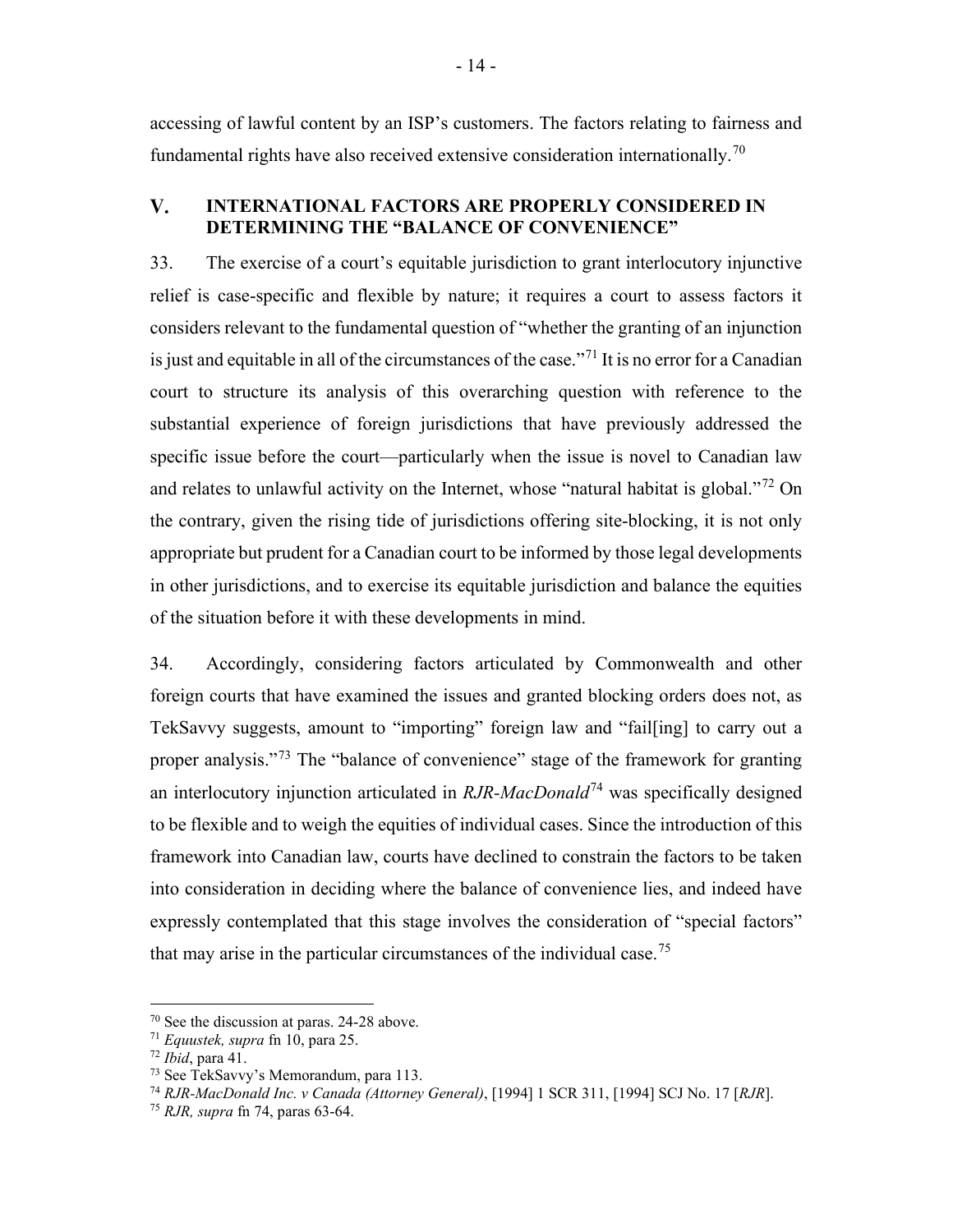35. The factors detailed above and relied upon in the court below provide useful and relevant guidance for Canadian courts' analysis of the balance of convenience when a site-blocking order is sought. They need not be exhaustive or determinative in a court's analysis of the equities in a particular case; as *RJR-MacDonald* provides and the court below confirmed, "consideration of the balance of convenience engages numerous factors that will vary from case to case."[76](#page-21-1) Indeed, the motion judge did not view the factors as exhaustive<sup>[77](#page-21-2)</sup> and therefore did not "fetter his discretion" as TekSavvy mistakenly asserts.[78](#page-21-3) Instead, he properly viewed them as providing a helpful structure for the evaluation of the specific interests that must be examined in determining whether to grant the injunctive relief—in other words, they direct the court's attention to the "special factors" that ought to be considered in the site-blocking context.

36. Where *Charter* rights and values are engaged in a request for interlocutory relief, the balance of convenience stage involves balancing not only the interests of the parties but also the public interest, including "both the concerns of society generally and the particular interests of identifiable groups."<sup>[79](#page-21-4)</sup> The factors discussed above helpfully direct the court's attention to the interests of Internet users, including in assessing "fairness" (which may include freedom of expression interests) and whether the order creates "barriers to legitimate trade."[80](#page-21-5) These factors can also assist the court in achieving a balance by providing guidance as to the *form* of order to be granted to achieve a fair balance between the rights and interests at play, including the legitimate need for effective relief for the infringement of legal rights.

### <span id="page-21-0"></span>VI. **STATEMENT OF THE ORDER SOUGHT**

37. FIAPF, the Music Industry Coalition, and the Publishers and Sports League Coalition request leave to make oral submissions of not more than 30 minutes each, for a total of 90 minutes.

<span id="page-21-1"></span><sup>76</sup> FC Decision, para 70; see also *ibid,* para 63.

<span id="page-21-2"></span><sup>77</sup> FC Decision, para 54.

<span id="page-21-3"></span><sup>78</sup> TekSavvy's Memorandum, para 110.

<span id="page-21-4"></span><sup>79</sup> *RJR, supra* fn [74](#page-20-1)*,* para 66.

<span id="page-21-5"></span><sup>80</sup> See discussion at paras [29](#page-19-6)[-30](#page-19-7) above.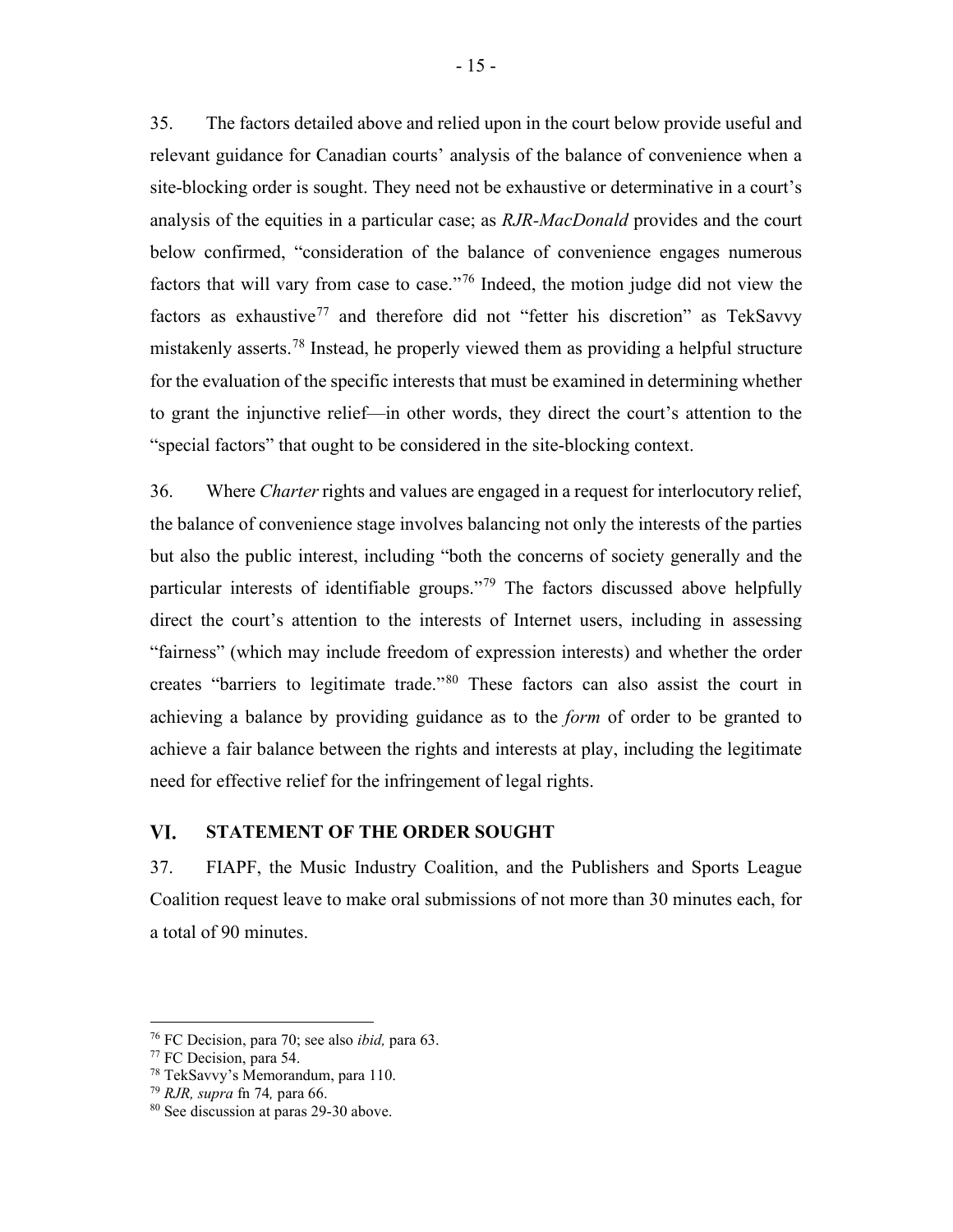**\_\_\_\_\_\_\_\_\_\_\_\_\_\_\_\_\_\_\_\_\_\_\_\_\_\_\_\_\_\_\_\_**

**CASSELS BROCK & BLACKWELL LLP** 2100 Scotia Plaza 40 King Street West Toronto, ON, M5H 3C2

 $G$ avin Mac Kenzie

**MACKENZIE BARRISTERS P.C.** 120 Adelaide Street West, Suite 2100 Toronto ON M5H 1T1

Casey M. Chisick Eric Mayzel Tel: 416.869.5403 Fax: 416.644.9326 *cchisick@cassels.com emayzel@cassels.com*

Solicitors for the Interveners, Canadian Music Publishers Association, International Confederation of Music Publishers, Music Canada, and International Federation of the Phonographic Industry

Gavin MacKenzie Brooke MacKenzie Tel: 416.304.9293 Fax: 416.304.9296 *gavin@mackenziebarristers.com brooke@mackenziebarristers.com*

Solicitors for the Intervener, FIAPF Headquarters ASBL (Fédération Internationale des Associations de Producteurs de Films – FIAPF)

 $Z, S$ 

**MCCARTHY TETRAULT LLP** 66 Wellington Street W. Suite 5300 TD Bank Tower, Toronto, ON M5K 1E6

Barry Sookman Steven Mason Dan Glover Joanna Nairn Tel: 416.362.1812 Fax: 416.868.0673 *bsookman@mccarthy.ca smason@mccarthy.ca dglover@mccarthy.ca jnairn@mccarthy.ca* 

Solicitors for the Interveners, International Publishers Association, International Association of Scientific, Technical and Medical Publishers, American Association of Publishers, The Publishers Association Limited, Canadian Publishers' Council, Association of Canadian Publishers, The Football Association Premier League Limited, and DAZN Limited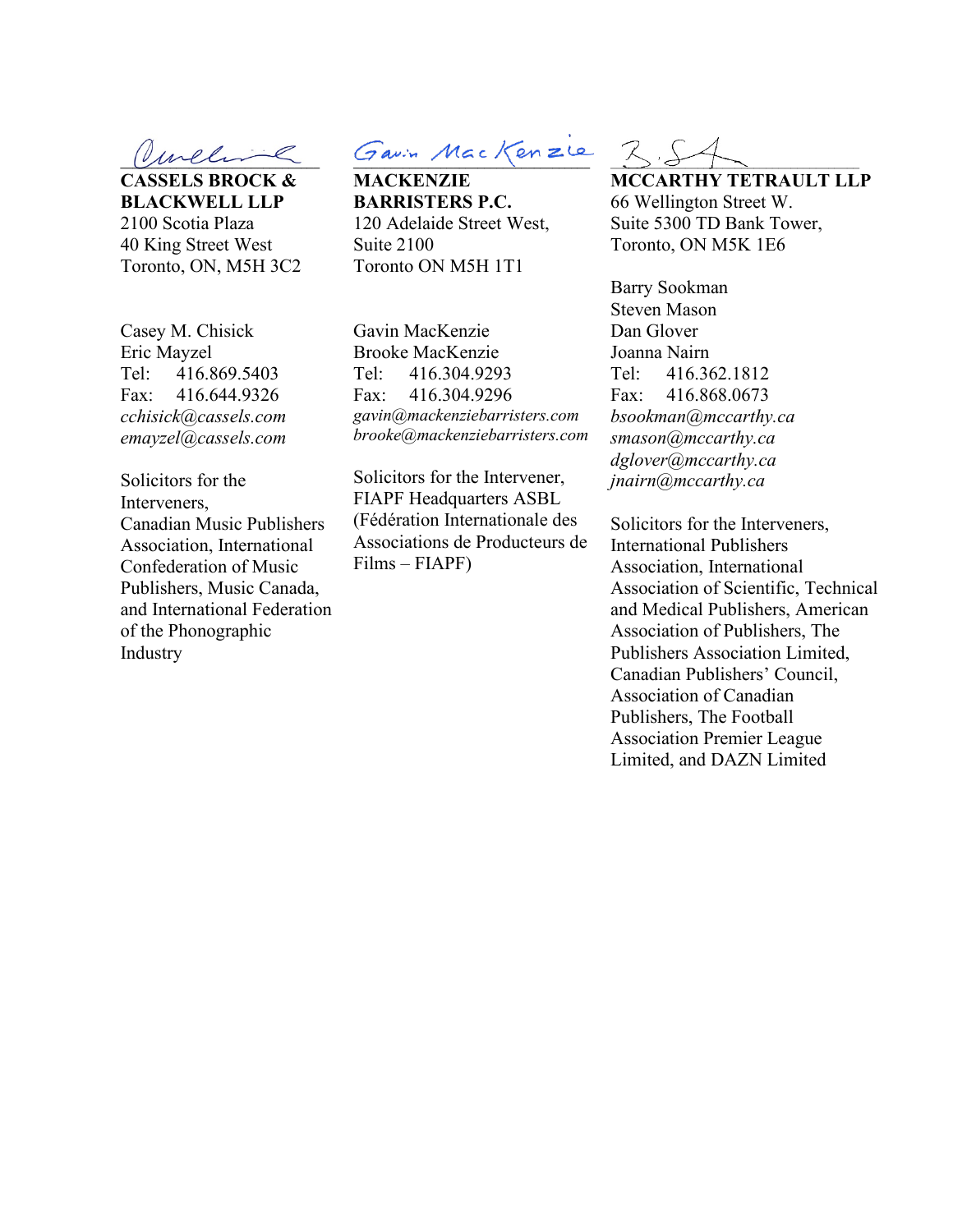### <span id="page-23-0"></span>VII. **LIST OF AUTHORITIES**

## **Jurisprudence: Canada**

- 1. *BMG Canada Inc. v Doe*, 2005 FCA 193
- 2. *Canada v James Lorimer & Co* (1983), [1984] 1 FC 1065 (CA)
- 3. *Canadian Broadcasting Corp. v SODRAC 2003 Inc.,* 2015 SCC 57
- 4. *Cinar Corporation v Robinson*, 2013 SCC 73
- 5. *Compagnie Générale des Établissements Michelin—Michelin & Cie v National Automobile, Aerospace, Transportation and General Workers Union of Canada (CAW-Canada)* (1996), [1997] 2 FC 306 (TD)
- 6. *Entertainment Software Association v Society of Authors, Composers and Music Publishers of Canada*, 2020 FCA 100
- 7. *Google Inc. v Equustek Solutions Inc.*, 2017 SCC 34
- 8. *Harvard College v Canada (Commissioner of Patents)*, 2002 SCC 76
- 9. *J.T.I. MacDonald Corp. v Canada (Procureure generale)*, 2007 SCC 30
- 10. *R. v Hape*, [2007] 2 SCR 292
- 11. *RJR-MacDonald Inc. v Canada (Attorney General)*, [1994] 1 SCR 311, [1994] SCJ No. 17
- 12. *Rogers Communications Inc. v Society of Composers, Authors and Music Publishers of Canada*, 2012 SCC 35
- 13. *Rogers Communications Inc. v Voltage Pictures, LLC*, 2018 SCC 38, [2018] 2 SCR 643
- 14. *Saskatchewan (Human Rights Commission) v Whatcott*, [2013] 1 SCR 467
- 15. *Voltage Pictures, LLC v Joe Doe #1*, 2017 FCA 97

### **Jurisprudence: Foreign**

- 16. *Associcion de Gestion de Derechos Intelectuales,* Case No. E/2012/00358, Spain, Commision De Propiedad Intelectual (October 28, 2014)
- 17. *Australasian Performing Right Association Ltd v Telstra Corporation Limited* [2019] FCA 751, Federal Court of Australia (April 3, 2019)
- 18. *Bloomsbury Publishing PLC et al v BTT*, United Kingdom High Court (May 19, 2015)
- 19. *Cartier International AG v British Sky Broadcasting Ltd, British Telecommunications Plc*, [2014] EWHC 3354 (Ch), High Court of Justice
- 20. *Cartier International AG v British Sky Broadcasting Ltd.*, [2016] EWCA Civ 658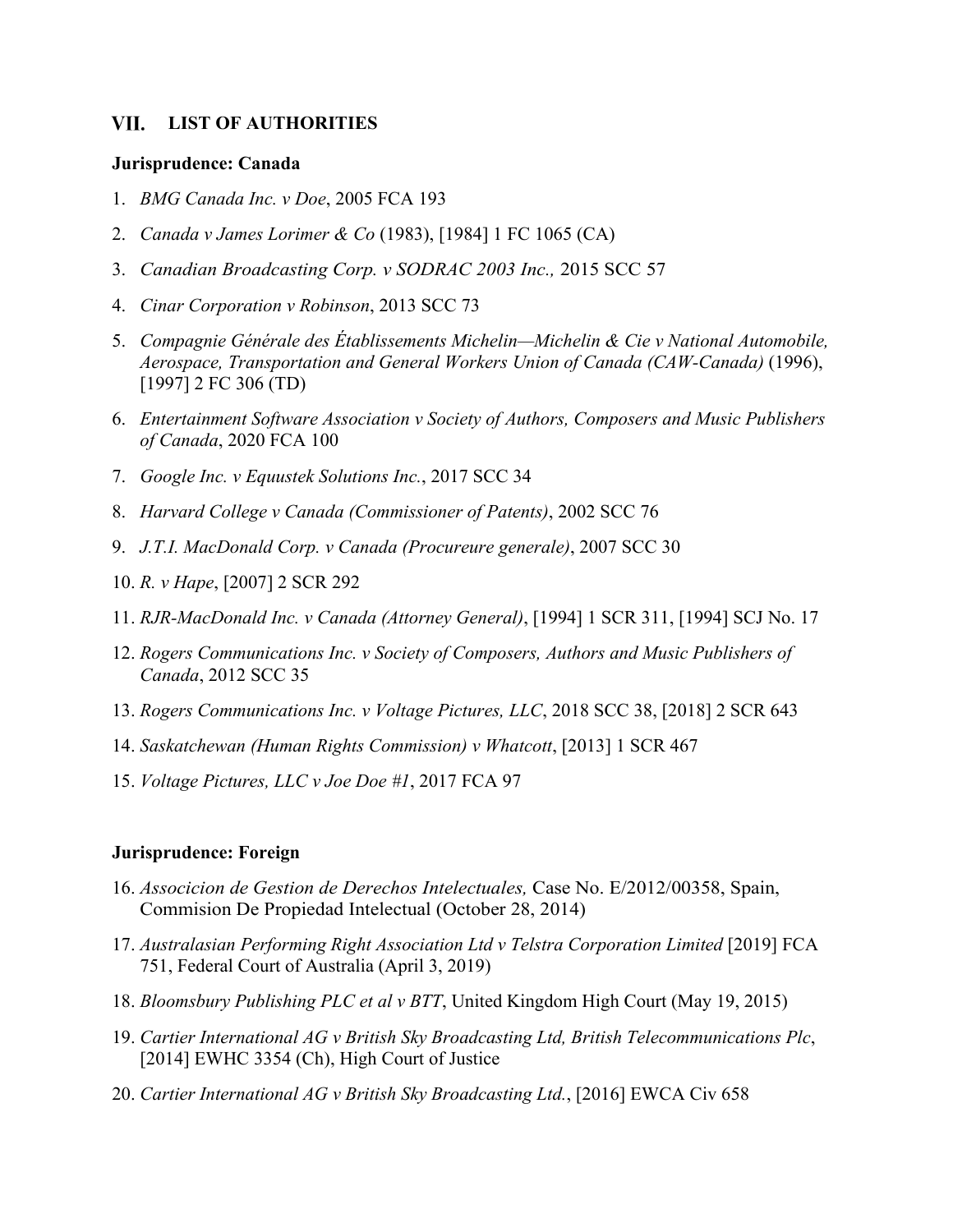- 21. *Cartier International AG v British Telecommunications plc*, [2018] UKSC 28, United Kingdom Supreme Court
- 22. *Civil Case No e3K-3-236-969/2019*, Lithuania, Supreme Court (July 4, 2019)
- 23. *Columbia Pictures Industries et al v Telefonica Espana et al*, Case No. 15/2018, Spain, Commercial Court No. 6 of Barcelona (January 29, 2018)
- 24. *Disney Enterprises, Inc and Others v M1 Ltd and others*, [2018] SGHC 206, High Court of Singapore (September 19, 2018)
- 25. *Dramatico Entertainment Limited et al v British Sky Broadcasting Ltd et al*, [2012] EWHC 1152 (Ch), High Court of Justice (May 2, 2012)
- 26. *Elsevier B.V. et al v Banhhof AB*, Sweden, Stockholm Patent and Markets Court (December 6, 2019)
- 27. *Elsevier Inc et al v S.C.R.L. Societie Intercommunale Pour La Fiffusion De La Television,*  Belgium, Brussels Company Court (November 13, 2019)
- 28. *Football Association Premier League Ltd v. Get AS,* Case No. 18-039103TVI-OTIR/02, Norway, Oslo District Court (June 4, 2018)
- 29. *Football Association Premier League Ltd v M1 Limited & Ors*, Case No. HC-OS 331-2019, High Court of Singapore (April 9, 2019)
- 30. *Football Association Premier League Ltd v. M1 Ltd,* Case No. HC/OS 211/2020, High Court of Singapore (March 9, 2020)
- 31. *Football Association Premier League Ltd v British Sky Broadcasting Ltd,* [2013] EWHC 2058 (Ch) High Court of Justice (July 16, 2013)
- 32. *Football Association Premier League Ltd. v British Telecommunications plc,* [2017] EWHC 480 (Ch), High Court of Justice (March 13, 2017)
- 33. *Football Association Premier League Ltd v British Telecommunications plc,* [2017] EWHC 1877 (Ch), High Court of Justice (July 25, 2017)
- 34. *Football Association Premier League Ltd v British Telecommunications plc & Ors,* [2018] EWHC 1828 (Ch), High Court of Justice (July 18, 2018)
- 35. *IFPI et al v Anvia Oyj*, Finland, Market Court (April 29, 2016)
- 36. *Judgment No. 909 FS-P+B+R+I* ("Allostreaming"), France, Cour de Cassation République Française (July 6, 2017)
- 37. *La Liga Nacional de Futbol Professional v Telenor A/S,* Denmark, Court of Frederiksberg (April 15, 2019)
- 38. *LSG - Wahrnehmung von Leistungsschutzrechten GmbH v T-Mobile Austria GmbH*, Case No. 4 Ob 121/17y, Austria, Supreme Court (October 24, 2017)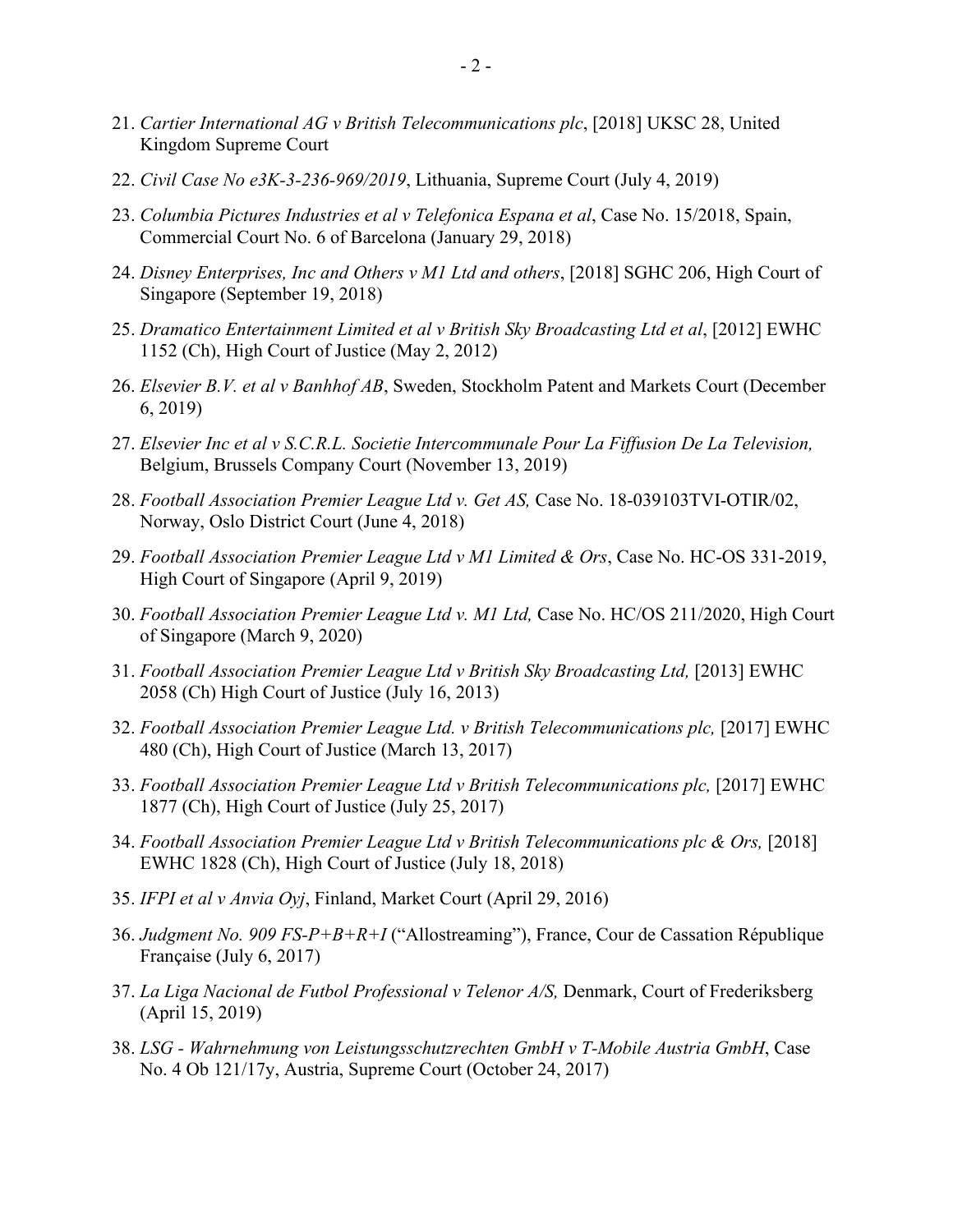- 39. *Paramount Home Entertainment International Ltd v British Sky Broadcasting Ltd,* [2013] EWHC 3479 (Ch), High Court of Justice
- 40. *RettighedsAlliancen v Telenor A/S,* Denmark, Court of Frederiksberg (July 4, 2018)
- 41. *Roadshow Films Pty Ltd. & Ors. v Telstra Corporation Ltd. & Ors,* NSD 239 of 2016, Federal Court of Australia (December 16, 2016)
- 42. *Roadshow Films Pty Ltd. & Ors. v Telstra Corporation Ltd*. [2020] FCA 507 (Federal Court of Australia) (April 20, 2020)
- 43. *SCPP v Orange S.A. et al.,* Case No. RG: 16/05527, France, High Court of Paris (July 7, 2016)
- 44. *Signbet PTE Ltd v M1 Limited,* Case No. HC/OS 1152/2018, High Court of Singapore (November 7, 2018)
- 45. *SCPP v. Orange et al*, No. RG 19/07936, France, High Court of Paris (Oct. 17, 2019)
- 46. *Society of Composers, Authors and Music Publishers of Canada v. Canadian Assn. of Internet Providers*, 2004 SCC 45
- 47. *Sony Music Entertainment (Ireland) Ltd. et al. v Upc Communications Ireland Ltd.*, [2016] IECA 231, Ireland Court of Appeal (July 28, 2016)
- 48. *STEF - Samband tónskálda og eigenda flutningsréttar [Performing Rights Society of Iceland] v Fjarskiptum hf*., Case No. K-8/2013, Iceland, District Court of Reykjavik (October 14, 2014)
- 49. *Stichting Brein v Ziggo BV*, Case/Docket No. District Court C/09/535341/KG ZA 17-891, The Hague Court, Commercial Law Division (September 22, 2017)
- 50. *Stichting Brein v Ziggo B.V. et al.*, Case No. 14/02399 LZ/EE, Supreme Court of the Netherlands (November 13, 2015)
- 51. *Telecom Control Commission Order*, Germany (October 25, 2019; November 13, 2019)
- 52. *Telefonica Audiovisual Digital, S.L.U.V. Vodafone Espana S.A.U.*, Commercial Court Madrid (Feb. 11, 2020)
- 53. *Telia Sverige AB v AB Svensk Filmindustri et al*, Case No. PMT 13399-19, Sweden, Patent and Market Court of Appeal (June 26, 2020)
- 54. *Tobias McFadden v Sony Music,* [2016] CJEU C‑484/14, Court of Justice of the European Union (September 15, 2016)
- 55. *Tommy Hilfiger Licensing LLC et al,* [2016] C-494/15 (July 7, 2016)
- 56. *Twentieth Century Fox Film Corporation et al v Eircom et al,* 2018 No. 6 COM, Ireland, High Court of Dublin, Commercial (January 15, 2018)
- 57. *Twentieth Century Fox v Sky UK*, [2015] EWHC 1082, High Court of Justice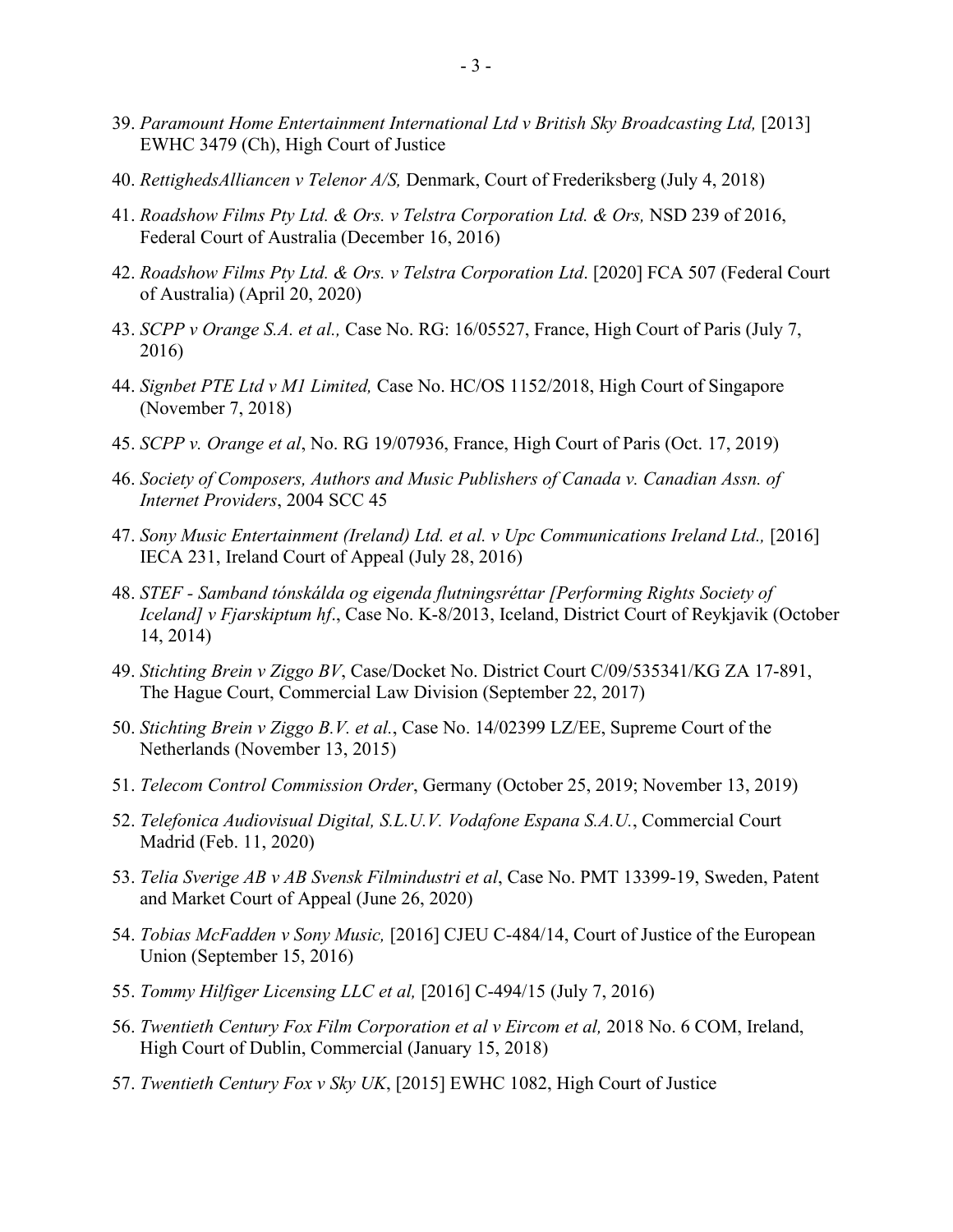- 58. *UPC Telekabel Wien GmbH v Constantin Film*, Case No. C‑314/12, Austria, Court of Justice of the European Union (March 27, 2014)
- 59. *UTV Software Communications Ltd v 1337X.TO*, *CS (COMM) 724/2019*, India, Delhi High Court (April 10, 2019)
- 60. *VZW Belgian Anti-Piracy Federation v NV Telenet et al.,* Case No. 2011/8314, Belgium, Court of Appeal  $(1<sup>st</sup> Division)$
- 61. *Warner Bros. Entertainment Norge AS et al. v Telenor Norge AS,* Case No. 15-067093TVI-OTIR/05, Norway, Oslo District Court (September 9, 2015)
- 62. *Warner Bros Entertainment Inc v Skymovies.live & Ors, CS (COMM) 409/2019*, India, Delhi High Court (August 5, 2019)
- 63. *Ziggo BV et al. v Stichting Brein*, Case No. 200.243.005/01, Netherlands, Amsterdam Court of Appeal, (June 2, 2020)

## **Legislation: Canada**

- 64. *[Copyright Act,](https://www.canlii.org/en/ca/laws/stat/rsc-1985-c-c-42/latest/rsc-1985-c-c-42.html?autocompleteStr=Copyright%20Act%2C%20RSC%201985%2C%20c%20C-42%20&autocompletePos=1)* RSC 1985, c C-42
- 65. *[Copyright Modernization Act,](https://www.canlii.org/en/ca/laws/astat/sc-2012-c-20/latest/sc-2012-c-20.html?autocompleteStr=Copyright%20Modernization%20Act%2C%20SC%202012%2C%20c%2020&autocompletePos=1)* SC 2012, c 20
- 66. *[Federal Courts Act](https://www.canlii.org/en/ca/laws/stat/rsc-1985-c-f-7/latest/rsc-1985-c-f-7.html?autocompleteStr=Federal%20Courts%20Act%2C%20RSC%2C%201985%2C%20c%20F-7&autocompletePos=3)*, RSC, 1985, c F-7
- 67. *[Telecommunications Act](http://canlii.ca/t/7vrz)*, SC 1993, c 38

## **Legislation: Foreign**

68. [EU Regulation 2015/2120,](http://eur-lex.europa.eu/legal-content/EN/TXT/HTML/?uri=CELEX:32015R2120&from=en) Nov. 25, 2015

## **Secondary Materials**

- 69. Cory, Nigel, *[How Website Blocking Curbing Digital Piracy Without "Breaking the Internet"](http://www2.itif.org/2016-website-blocking.pdf?_ga=1.221850136.1203660847.1473936817)* (Information Technology & Innovation Foundation, August 2016)
- 70. Cory, Nigel, *[The Normalization of Website Blocking Around the World in the Fight Against](https://itif.org/publications/2018/06/12/normalization-website-blocking-around-world-fight-against-piracy-online)  [Piracy Online](https://itif.org/publications/2018/06/12/normalization-website-blocking-around-world-fight-against-piracy-online)* (Information Technology & Innovation Foundation, June 2018)
- 71. Geiger, Christopher et al, "Blocking Orders: Assessing Tensions with Human Rights", in The Oxford Handbook of Intermediary Liability, Center for International Intellectual Property Studies Research Paper No. 2019-03
- 72. Oliver, Jo and Elena Blobel, "Website Blocking Injunctions A Decade of Development", in Jacques de Werra (Ed et asl, Droit d'auteur 4.0, Schulthess Verlag (2018).
- 73. Riordan, Jaani, The Liability of Internet Intermediaries (Oxford 2016), Ch. 14
- 74. Sookman, Barry, *Sookman: Computer, Internet and Electronic Commerce Law* (Thomson Reuters, 2020)